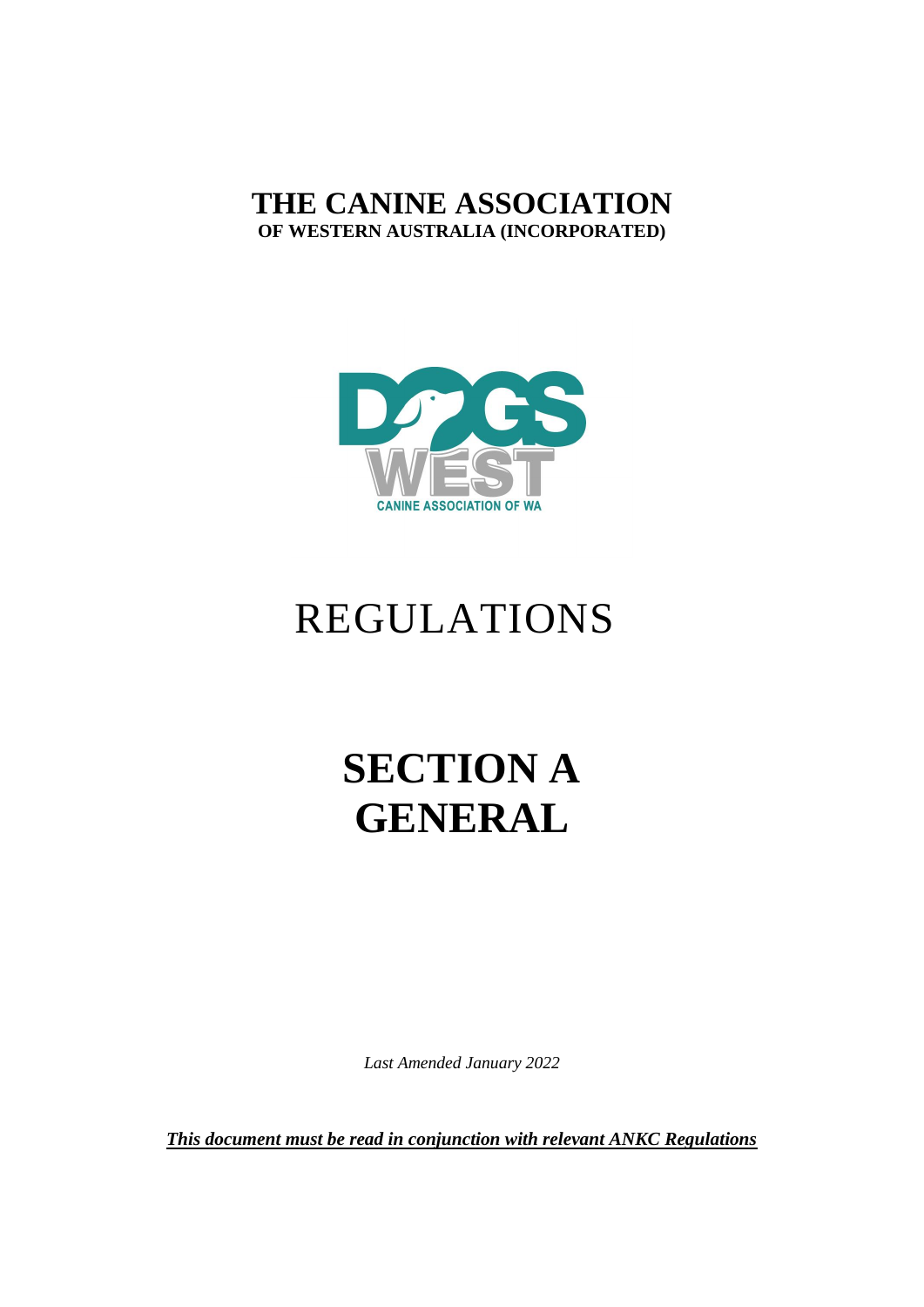# **SECTION A REGULATIONS INDEX**

#### **PREAMBLE**

| Regulations: |  |
|--------------|--|
|              |  |
|              |  |
| Scope        |  |

#### **MEMBERSHIP**

# **AFFILIATION**

# **ASSOCIATION MEETINGS**

|--|

# **DISCIPLINARY ACTION**

# **DISCIPLINARY ACTION - Penalties**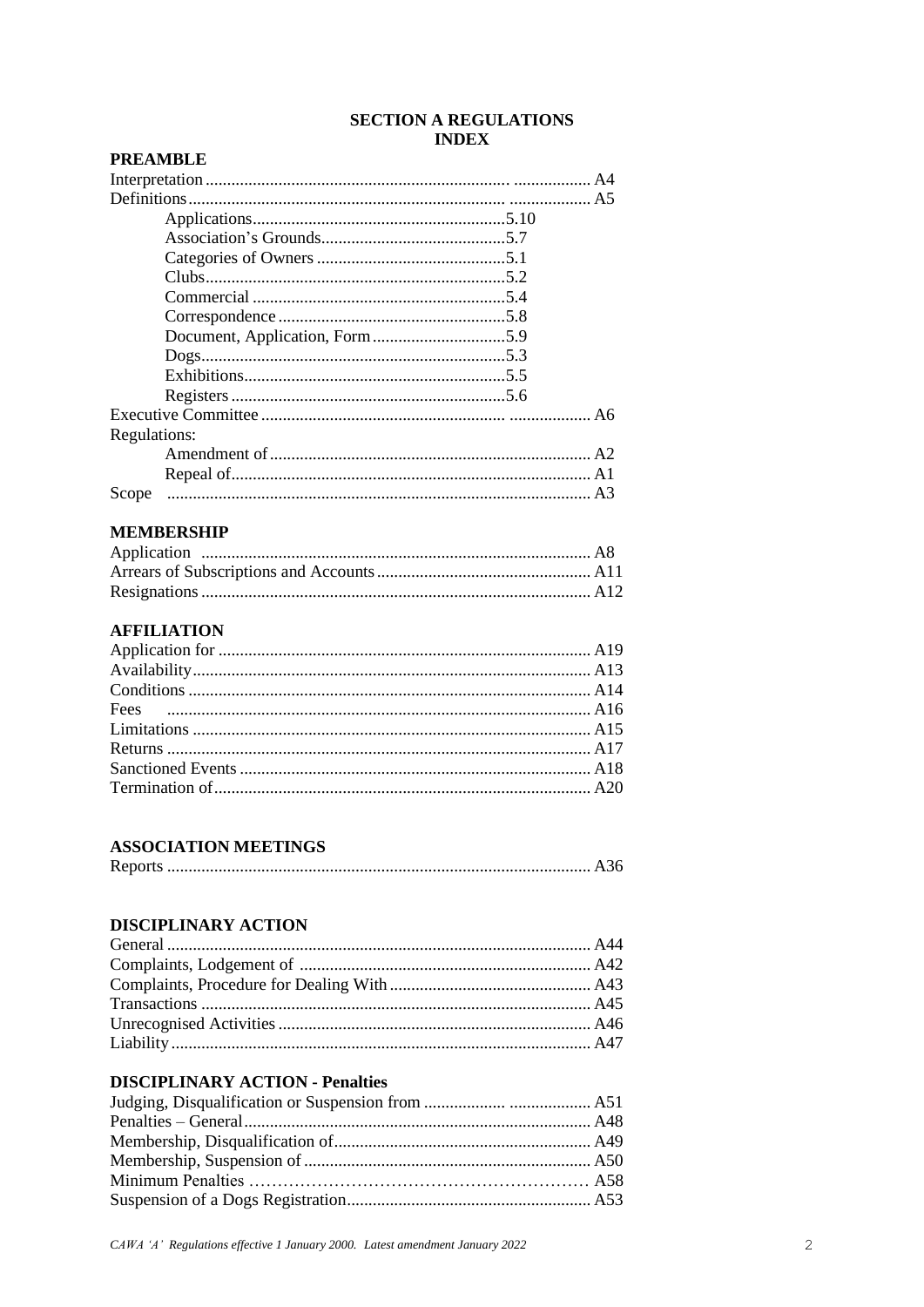# **DISCIPLINARY ACTION – Hearings**

# **DISCIPLINARY ACTION - Procedures**

| Procedures Common to Protests & Disputes Tribunal |  |
|---------------------------------------------------|--|
|                                                   |  |

# **APPEALS**

# **ASSOCIATION'S GROUNDS**

**Please Note: Any breach of the regulations in this section is an offence.**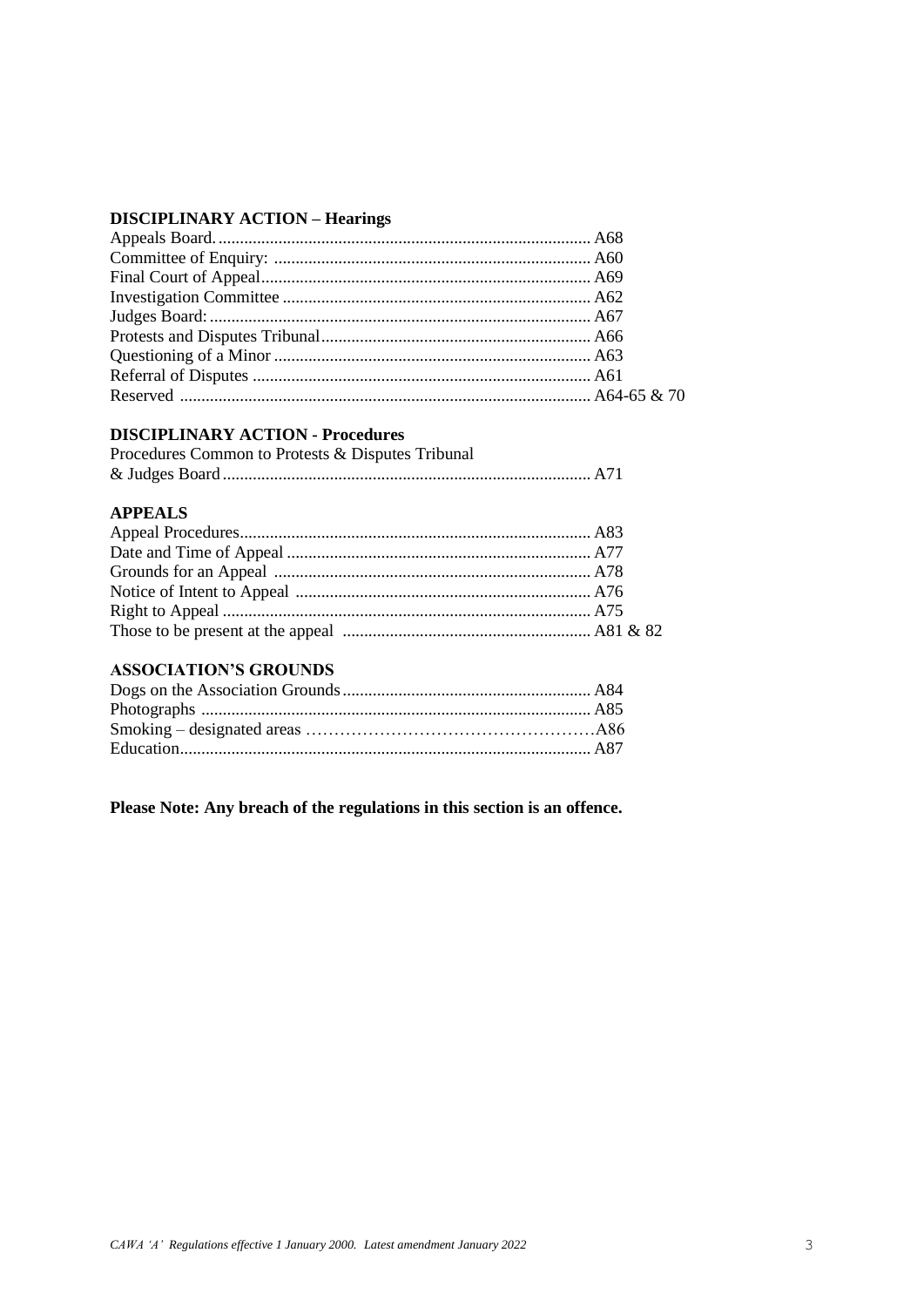# **SECTION A - GENERAL**

#### **PREAMBLE**

#### **A1. REPEAL OF FORMER REGULATIONS**

- 1.1 These Regulations shall come into operation on 1 January 2000 and any former Regulations of the Association repugnant to or inconsistent with these Regulations shall be repealed as from and including that day but such repeal shall not:
	- 1.1.1 affect the previous operation of any regulation so repealed or anything duly done or suffered to thereunder, or
	- 1.1.2 affect any right, privilege, obligation or liability acquired, accrued or incurred under any Regulation so repealed, or
	- 1.1.3 affect any penalty or disqualification or debarring incurred or imposed under or in respect of any Regulation so repealed, or
	- 1.1.4 affect any investigation, proceeding or remedy in respect of any such right, privilege, obligation, liability or penalty as aforesaid.
- 1.2 Any such investigation, proceeding or remedy in respect of any such right, privilege, obligation, liability or penalty may be instituted, continued or enforced and any such penalty or disqualification or debarring may be imposed as if these Regulations had not been passed.
- 1.3 The terms CAWA and Dogs West shall each mean the Canine Association of WA (Inc) trading as Dogs West. **(04/21)**

#### **A2 AMENDMENT OF REGULATIONS**

- 2.1 These Regulations may only be amended on a Notice of Motion tabled at a previous Council meeting, including any amendments required to CAWA Regulations following changes to ANKC Ltd Regulations. **12/14, 7/19**
- 2.2 Changes to regulations will come into effect on the date the amendment is passed by Council or any alternative date as determined by Council.
- 2.3 Words importing the male gender shall, where the context reasonably permits, include the female and neuter gender and the singular number shall include the plural number. 2.4 Emergency Situations
	- 2.4.1 Any action dates, times or requirements in the constitution and/or regulations are suspended.
	- 2.4.2 The Executive be given the authority to alter conditions as appropriate or deemed necessary and to reschedule as required. **(03/20)**

# **A3. SCOPE**

- 3.1 Each and every Member and Affiliate shall be bound by the Constitution, Rules and Regulations of the Association and shall observe the provisions thereof.
- 3.2 Any alteration, amendments or adjustments to the Constitution, Rules and Regulations of the Canine Association of Western Australia (Inc) shall automatically and immediately be accepted by the Members and Affiliates.
	- 3.2.1 Affiliates that are incorporated bodies must take immediate steps to amend their constitutions to reflect the alterations, amendments or adjustments.

# **A4. INTERPRETATION**

4.1 All parts of the Dogs West Regulations, Rules and Codes are to be read in conjunction with the ANKC Regulations, Rules and Codes. Dogs West Regulations, Rules and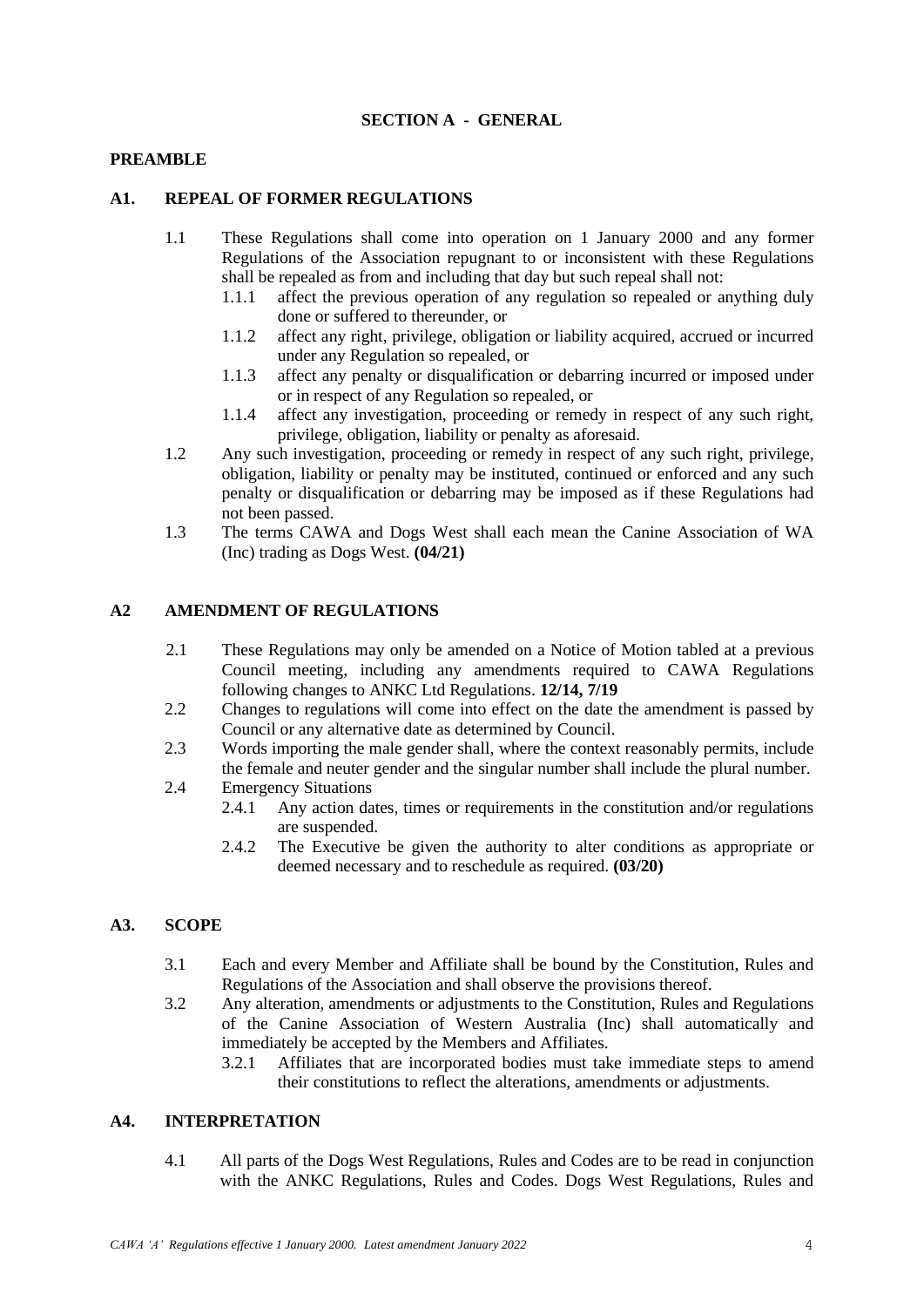Codes take precedence, unless silent on the matter, then ANKC Regulations, Rules and Codes will apply.

Note: ANKC documents are available from the Dogs West office or the ANKC website. **(04/21)**

4.2 Any matter not specifically provided for under these Regulations shall be decided by the Council, whose ruling shall be final.

# **A5. DEFINITIONS**

These definitions shall be supplementary to those contained in the Constitution and Rules of the Association.

#### **5.1 Categories of Owners, Exhibitors etc**

- 5.1.1 Breeder: The registered owner or lessee of the dam at the date of whelping.
- 5.1.2 Exhibitor of a Dog: The registered owner of that dog.<br>5.1.3 Handler of a Dog: The person authorised by the Exhibit
- Handler of a Dog: The person authorised by the Exhibitor to control the dog.
- 5.1.4 Owner of a Dog: The person registered as the owner in the Association records.

# **5.2 Clubs**

- 5.2.1 All Breeds Dog Club: An affiliate, which is established to cater for all breeds of registered pedigreed dogs.
- 5.2.2 Associate Affiliate: An affiliate which is established, with the approval of Council, to cater for the interests of a particular group of members other than for a specified breed or breeds of dogs.
- 5.2.3 Group Club: An affiliate, which is established to cater for, a particular Group of specified breeds of registered pedigreed dogs as defined by Council.
- 5.2.4 Metropolitan Club: A club domiciled within a radius of 90 km from the Perth General Post Office.
- 5.2.5 Multi Breed Club: An affiliate which is established to cater for more than one specified breed of registered pedigreed dogs but not those which constitute an entire Group as recognised by Council.
- 5.2.6 Probationary Affiliate: A club that has satisfied the requirements of Regulation A21.
- 5.2.7 Single Breed Club: An affiliate, which is established to cater for one specified breed of registered pedigreed dog.

#### **5.3 Dogs**

- 5.3.1 Associate Dog: Any dog not eligible to be a registered dog on the Main or Limited Register as defined by the Association is eligible to become an Associate Dog. **03/04**
	- 5.3.1.1 An Associate Dog may participate in Obedience, Agility, Endurance and Tracking Trials or Tests.
	- 5.3.1.2 To participate in any Association sanctioned events, Associate dogs must be recorded on the Association Register and the prescribed registration fee paid.
	- 5.3.1.3 An Associate Dog may not participate in Championship, Breed Specialty, or Open Shows, Parades, Field or Retrieving Trials.
	- 5.3.1.4 An application for registration of an Associate Dog must be accompanied by a Sterilisation Certificate, which must include the dogs permanent identified number ie microchip number. **11/07 10/10**
- 5.3.2 Entire Dog: An entire dog is one, which has two apparently normal testicles, relatively even in shape size and texture, visibly descended in the scrotum.
- 5.3.3 Imported Dog: A dog that has been imported into Australia from another country.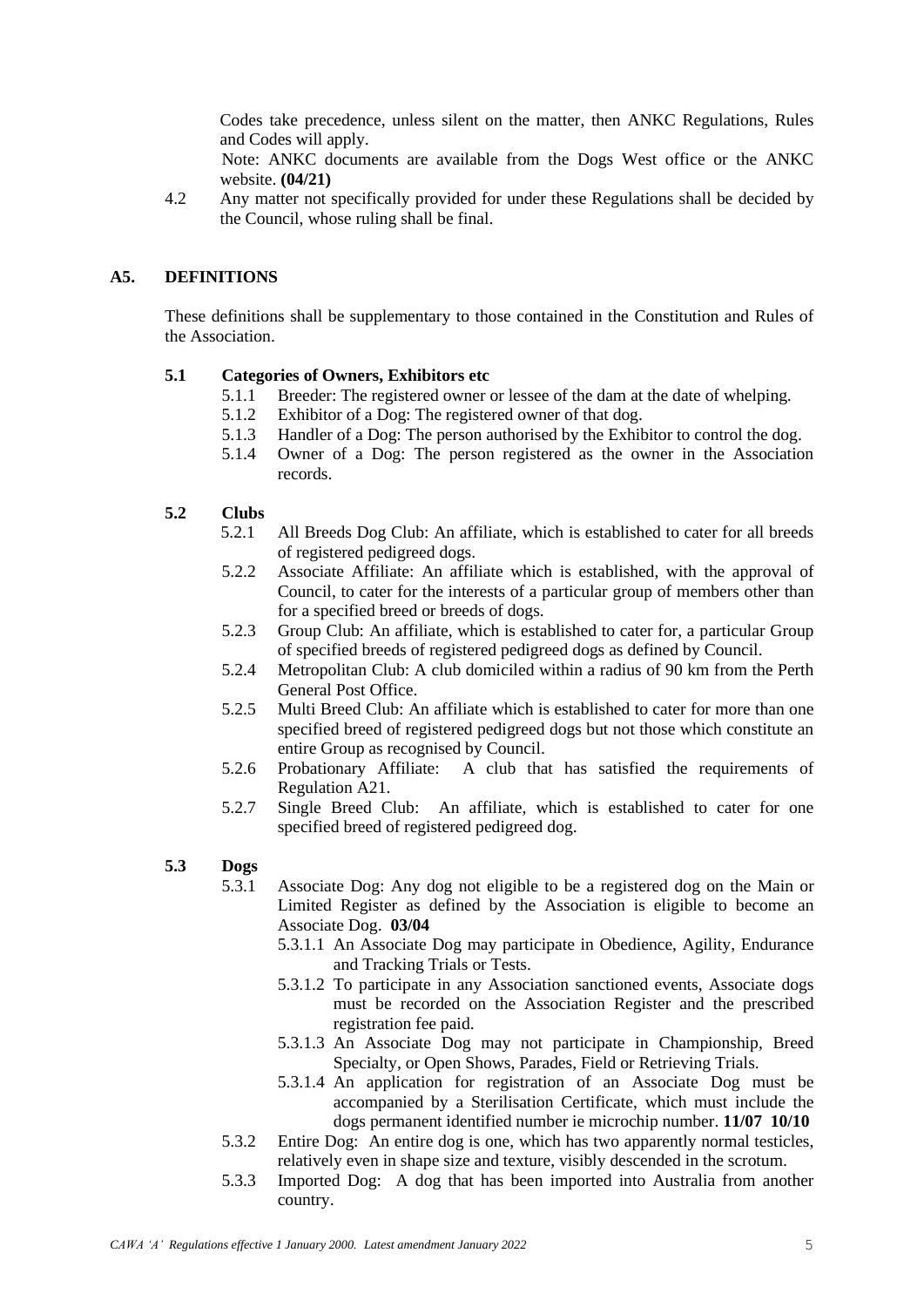- 5.3.4 Limited Register Dog: A dog that is registered in the Association's Limited Register.
	- 5.3.4.1 Limited Register dogs may participate in Obedience, Agility, Herding, Endurance, Tracking, Field & Retrieving Trials. **01/04**
- 5.3.5 Registered Dog: A dog that is registered in the Association's Main Register or other Register or Stud Book recognised by this Association.
- 5.3.6 Neutered Registered Dog: A dog or bitch registered on the Association's Main or Limited Register as a neutered dog.
	- 5.3.6.1 An application to register a dog or bitch as a neuter must be accompanied by a Veterinary Certificate endorsing that the dog or bitch has been neutered.
	- 5.3.6.2 Neutered Main or Limited Registered Dogs may participate in Obedience, Agility, Endurance, Tracking, Field and Retrieving Trials.
	- 5.3.6.3 Neutered Main Registered Dogs may not participate in Championship, Breed Specialty, Open Shows or Parades, except in Veteran Class and Neuter Classes when provided. **03/03**
- 5.3.7 Sporting Registered Dog: A dog that is registered with an ANKC Ltd recognised organisation that caters for Working, Sporting or Performance Dogs may be registered on the National Database Sporting Register. (**ANKC 10/15)**

# **5.4 Commercial**

- 5.4.1 Commercial Dog Wholesaler: A person other than a registered Exporter who sells dogs in large quantities to be retailed by others.
- 5.4.2 Exporter: An Exporter is a person who exports more than three dogs in any twelve month period.
- 5.4.3 Retail Pet Dealer: A person or organisation who purchases a dog for resale to the public but not to Import Agents.
- 5.4.4 Shipping Agent: A Shipping Agent is a person who arranges the Documentation and transport of dogs on behalf of others.

#### **5.5 Exhibitions**

- 5.5.1 Championship Show A show at which:
	- 5.5.1.1 All eligible dogs may compete.
	- 5.5.1.2 Challenge Certificates are awarded.
		- 5.5.1.3 Championship Show Judges, as approved by the Association and other recognised bodies, adjudicate.
- 5.5.2 Open Show A show at which:
	- 5.5.2.1 All eligible dogs (including Champions) may be shown.
	- 5.5.2.2 Challenge Certificates are NOT awarded.
	- 5.5.2.3 Trainee Judges, approved by the Association, adjudicate
- 5.5.3 Parade A show at which:
	- 5.5.3.1 All eligible dogs except Champions and dogs, which become eligible to become Champions before the closing date of entry, may be shown.
	- 5.5.3.2 Challenge Certificates are NOT awarded.
	- 5.5.3.3 Trainee Judges, approved by the Association, adjudicate.

#### 5.5.4 Members' Competition: An event at which:-

5.5.4.1 Exhibitors must be members of the Club conducting the event but not necessarily of the Canine Association of Western Australia (Inc.) and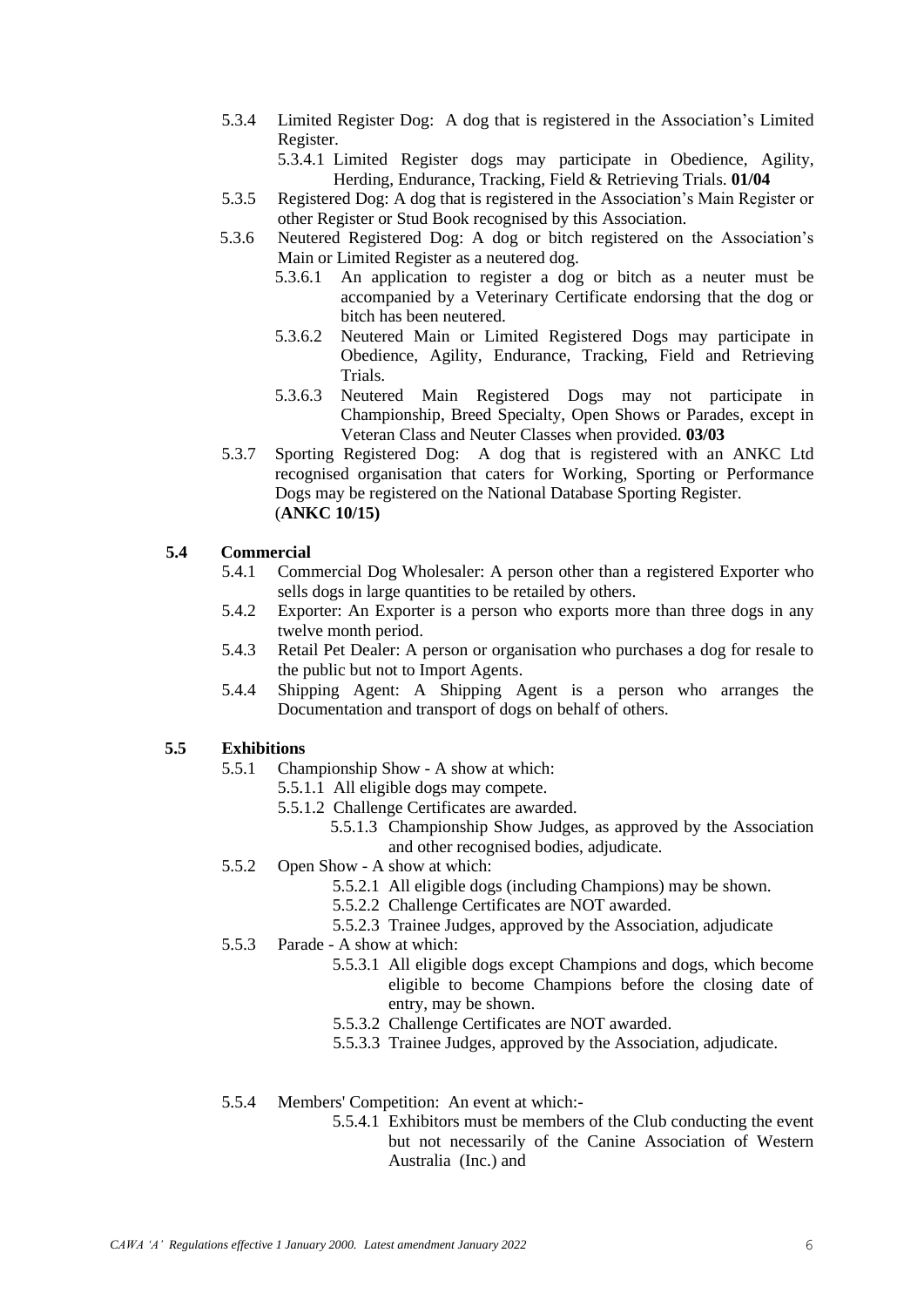- 5.5.4.2 The competition is conducted and judged in accordance with the Regulations currently in force for the conduct of Sanctioned Shows, Trials or Tests.
- 5.5.5 Members' Competition: (Informal and/or Fun): An event at which:<br>5.5.5.1 Exhibitors must be members of the Club conducting the
	- Exhibitors must be members of the Club conducting the event, but not necessarily of the Canine Association of Western Australia (Inc.)
	- 5.5.5.2 The event is not judged in accordance with any recognised breed standards or official Trial rules and/or classes.

# **5.6 Registers**

- 5.6.1 A breeder shall make application to register the puppies in a litter on Main or Limited Registers.
- 5.6.2 Main Register is open to dogs whelped from a sire and dam that are both registered either in the ANKC Ltd's Main Register or other Register/ Studbook recognised by the ANKC Ltd.
- 5.6.3 Limited Register is open to dogs eligible for registration where the breeder stipulates that the dog is:
	- (i) ineligible for exhibition at a Conformation exhibition, and
	- (ii) not to be used for breeding purposes, and/or
	- (iii) not entire or has been desexed, and
	- (iv) ineligible for export pedigree
	- (v) not registered on the Main Register
- 5.6.4 Tattoo & Microchip Register. Is open to Registered Pedigree dogs and Registered Associate/Sporting dogs, which have been tattooed with an Association Tattoo Register Number or is implanted with a microchip recognised by the Association.

#### **5.7 Association's Grounds**

Any reference to the Association's Grounds means not only the Canine Association Grounds located at Ranford Road, Southern River but also any other grounds where sanctioned events are being held for the duration of such events.

#### **5.8 Correspondence**

Any reference in these and all other Association regulations to 'mailing' and 'posting' – other than registered mail – includes electronic methods of transmission. Any item transmitted electronically shall be deemed to have been delivered the same day as transmission. **(03/20)**

#### **5.9 Document, Application, Form**

Any reference in these and all other Association regulations, rules or policies to 'Document', 'Application', or 'Form' shall mean any piece of written, printed, or electronic matter, submitted to or issued by Dogs West, that provides information or evidence or that serves as an official request, application, record, response or submission. **(05/21)**

# **5.10 Applications**

5.10.1 All applications must be

- (a) signed by all parties
- (b) completed in full
- (c) accompanied by the prescribed fee and by such other information and

documents as may be required by the Constitution or the Regulations and (d) lodged with the Chief Executive.

5.10.2 Where any document issued by the Chief Executive or an Affiliate Member is lost, stolen or destroyed Council or the Affiliate Member may require any Member requesting replacement of the document to provide a Statutory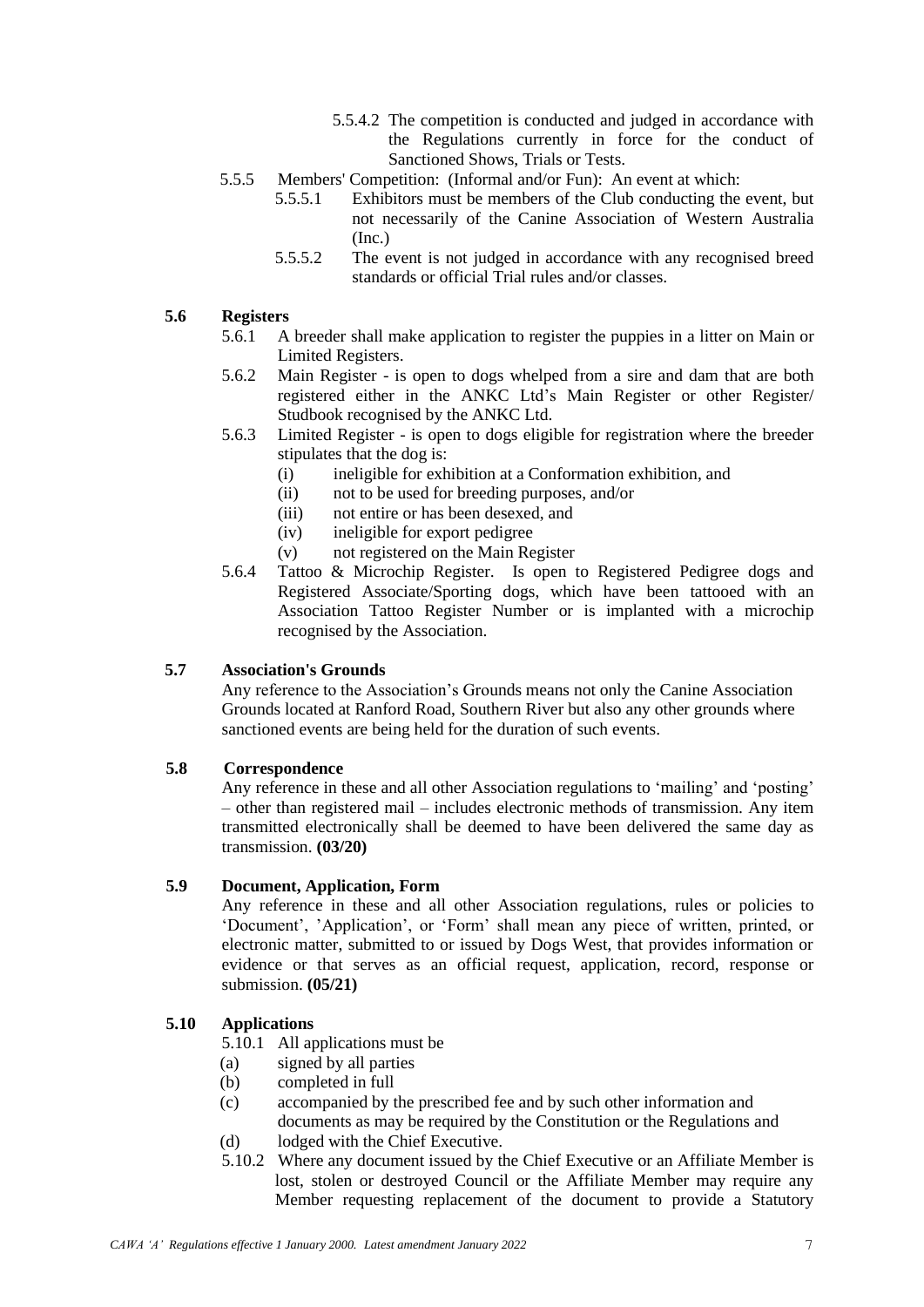Declaration evidencing the loss, theft or destruction and the Association or Affiliate may charge a fee for replacement. **(05/21)**

# **5.11 Committees**

- 5.11.1 The Association is to keep a Register of Committees. A committee is as defined within the Constitution.
- 5.11.2 All committees to have an entry in the Register of Committees. This shall comprise
	- 1. Name<br>2. Manda
	- **Mandate**
	- 3. Chair and members
	- 4. Policies and any other relevant documents
- 5.11.3 Committee Chair and Committee members to be updated annually.
- 5.11.4 Mandates for all committees to be reviewed bi-annually. **(09/21)**

# **A6 EXECUTIVE COMMITTEE**

- 6.1 The Executive Committee to be comprised of the President, Vice President, Chief Executive and one Executive Committee Councillor.
- 6.2 The powers of the Committee shall be as determined by Governing Council from time to time.
- 6.3 Executive Committee Councillor to be appointed annually by Governing Council at meeting following the Annual General Meeting.

# **MEMBERSHIP**

# **A7. ELIGIBILITY**

- 7.1 Ordinary Membership (Single) shall be open to any person over the age of eighteen (18) years, provided that:-
	- 7.1.1 He is the registered owner or part-owner of a live dog registered, on the Main or Limited Register, with any member body of the Australian National Kennel Council, or **03/04**
	- 7.1.2 He has been an ordinary member of the Association for a period of not less than one year, and who no longer owns a live dog registered with any member body of the Australian National Kennel Council, or
	- 7.1.3 He is considered by the Council to have special qualifications and/or knowledge of canine affairs and/or to have qualifications helpful to the Association.
- 7.2 Ordinary Membership (Double) shall be open to any two persons under the same conditions as apply to Ordinary Members (Single). They may exercise all the rights and privileges of ordinary membership except that the partnership shall be treated as a single membership for the purposes of notices, magazines and mail and the annual subscription shall be as determined by Council from time to time.
	- 7.2.1 Each party to an Ordinary Membership (Double) is presumed to be, unless the contrary is proven to the Canine Association's Protests & Disputes Tribunal's satisfaction, aware of any breach of the Code of Ethics committed by the other party to that membership as though committed personally by that party. Accordingly, unless the Canine Association's Protests & Disputes Tribunal expressly declares otherwise, any disciplinary measure imposed (up to and including termination of both parties to that membership) in respect of such breach/es (including breaches in respect of the breeding, sale, registration or any other dealing in respect of puppies) applies equally to both parties to the Ordinary Membership (Double). **06/06**
- 7.3 Ordinary Membership in the name of any kennel, firm or Company may be applied for under the same conditions as apply to Ordinary Members. The said kennel, firm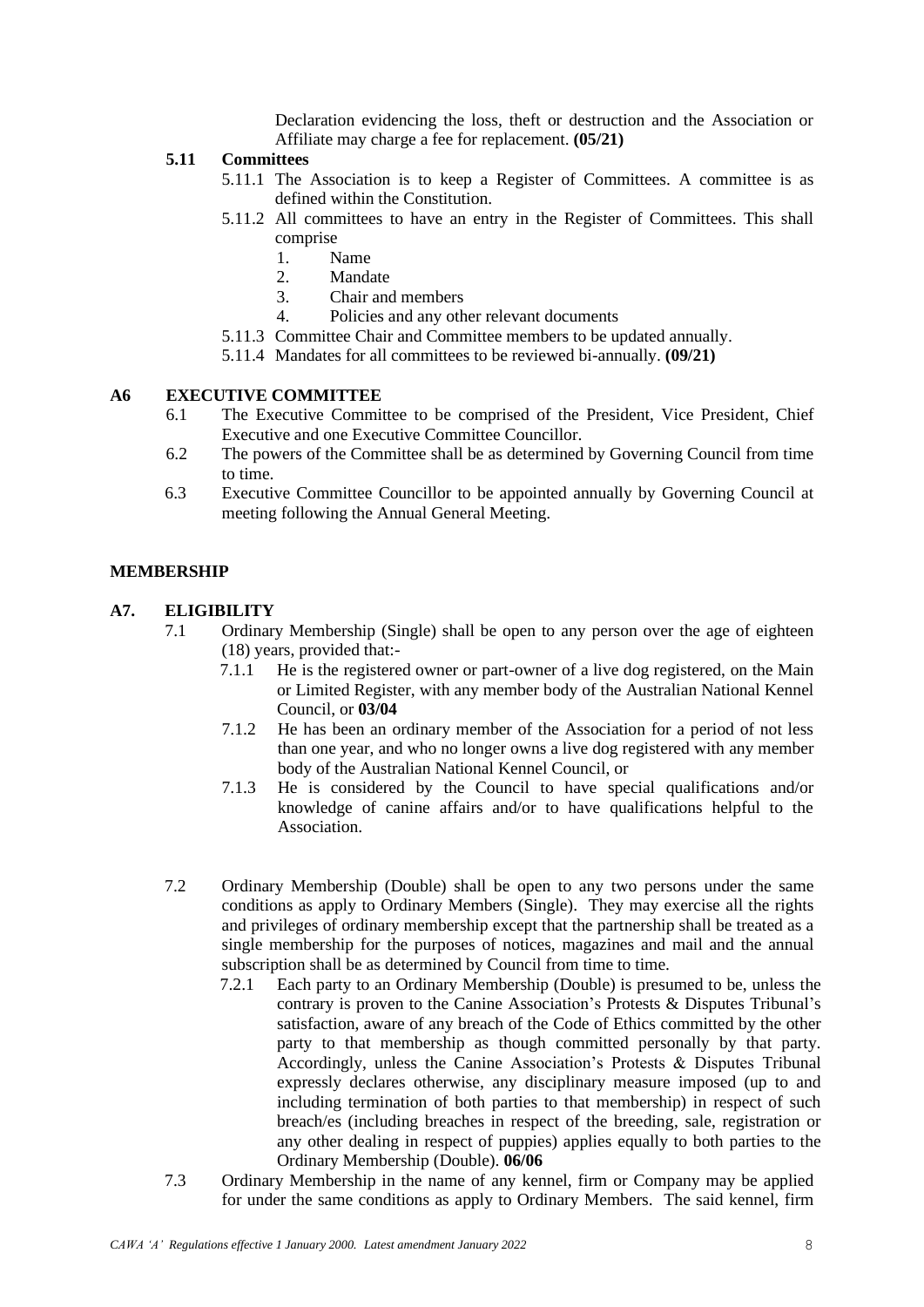or company shall nominate in writing either one or two nominees who may exercise the rights and privileges of membership, and may be elected to any office, and the annual subscription payable shall be for a single membership when one person is nominated or for a double membership when two persons are nominated.

*Note: Company Membership. Where a representative of a Company is to sign documents on behalf of the Company an extract of the relevant Minute of the Meeting of Directors of the Company, which appointed him to sign in that capacity is to be submitted to the Association. The excerpt is to be signed by the Chairman and Secretary of the Meeting.*

7.9 Associate (Social) Membership

Any person who does not own a dog registered on the ANKC database and who does not wish to compete in canine disciplines and is not otherwise entitled to hold any other class of membership may become an Associate (Social) Member on payment of such subscription as Governing Council may decide. There is no nomination fee for this class of membership. The procedures relating to application for membership at Clause A8 APPLICATION AND RENEWAL OF MEMBERSHIP are not applicable to this category of membership.

An Associate (Social) Membership entitles the member to attend non-canine related activities (e.g. darts competition) held in the Members Lounge of the Canine Association of Western Australia. This membership class does not include the right to vote or stand for office in Association elections or the right to own a prefix or breed registered dogs. Double Associate (Social) Membership shall not be accepted. **06/17**

# **A8. APPLICATION FOR & RENEWAL OF MEMBERSHIP**

- 8.1 All applications for membership must be in writing on the relevant application form, together with any establishment fee that may apply and the first year's subscription, which will be on a pro rata basis dependent on the month of joining. **(10/17)** 
	- 8.1.1 Application declaration and undertaking must be completed and provided as worded -

I/we apply for membership of the Association and declare that:

- The information provided in this form is true and correct;
- I/we are currently not under investigation or suspension by any ANKC Ltd Member Body, nor are there any outstanding matters of any kind between myself/us and any ANKC Ltd Member Body under this or any other name/s;
- I/we agree to be bound by: the Rules and Regulations of the ANKC Ltd, the Constitution, Rules and Regulations of the Association the Code of Ethics of the Association for the duration of my/our membership;
- I/we have never been convicted of cruelty or mistreatment of animals; I/we agree to the inspection of my premises as required in accordance with A8.2 and HM2.10
- 8.1.2 Renewal Declaration

By payment of the renewal fee, I/we agree to be bound by the Rules and Regulations of the ANKC Ltd, the Constitution, Rules and Regulations and Code of Ethics of the Association for the duration of my/our membership. I acknowledge that it is my responsibility to make myself aware of any amendments to the ANKC Ltd rules and regulations, the Constitution, Rules and Regulations and Code of Ethics of the Association as published on the ANKC Ltd and Dogs West websites.

8.2 A member shall permit any person authorised in writing by the Administrative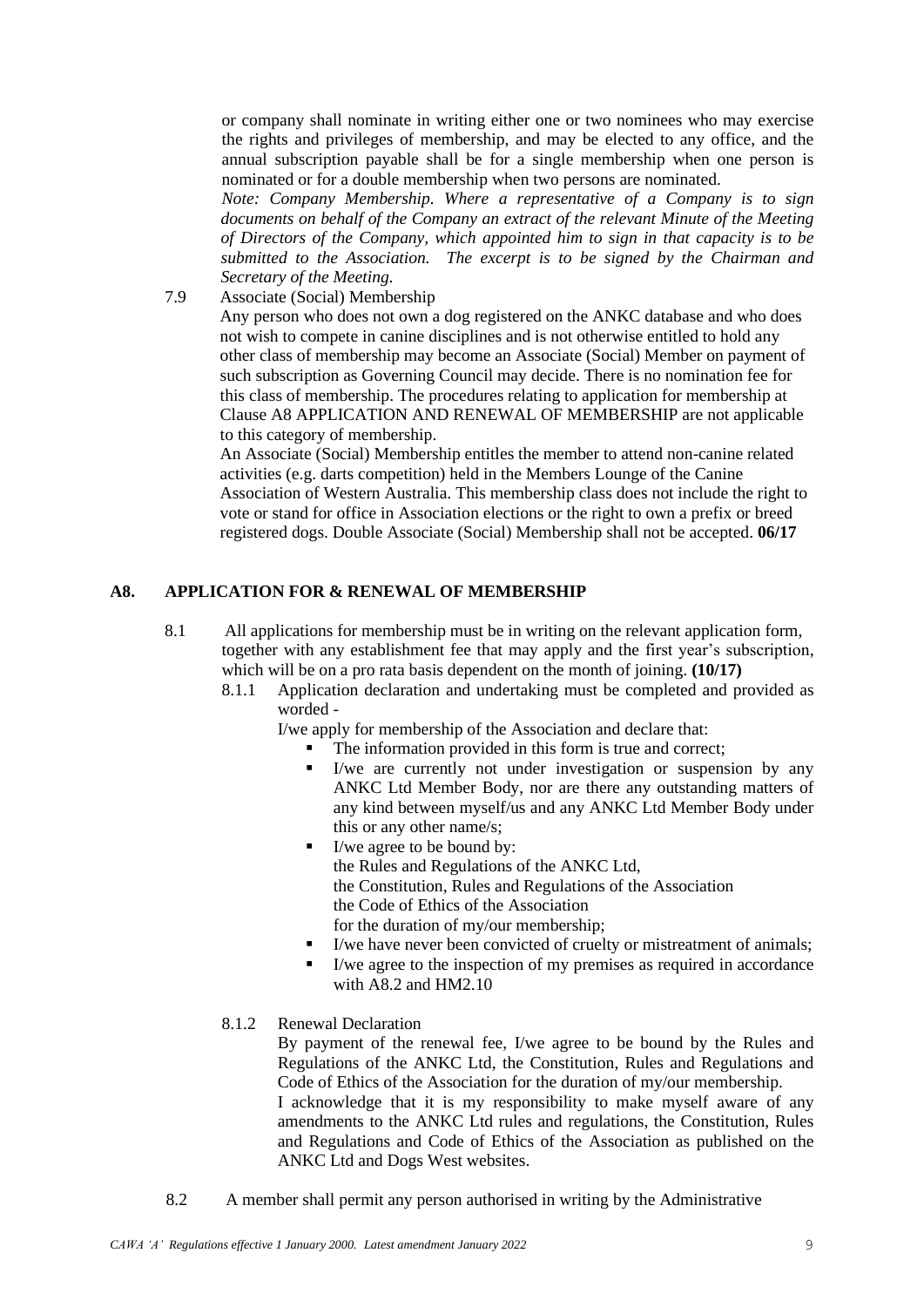Officer – following a resolution of the Governing Council – to enter and inspect any premises owned or occupied by the member for the purpose of investigating compliance with the Regulations and the Code of Ethics.

- 8.2.1 During the conduct of the inspection the member will permit the authorised person to record any necessary details by tape, video or photographs.
- 8.2.2 Failure to permit the inspection of the premises without reasonable cause shall result in suspension of the member's privileges until that inspection has taken place.
- 8.3 Where the application is for Junior Membership for a person under the age of 18 years, date of birth of such person shall be provided.
- 8.4 Details of applications for membership shall be posted on the Association Notice Board for a period of not less than seven days before confirmation, provided also that an interval of not less than two weeks shall elapse between application and confirmation. Applicants with membership pending may exercise members' rights by participating in CAWA Sanctioned Shows and Trials but may not vote at Annual General Meetings, stand for office or hold office within the Association or use the licensed premises of the Association unless duly signed in as a guest of an elected member **07/10.**
- 8.5 In the case of an Ordinary Membership (Double) both signatories are required to sign any documents for the purposes of transactions effected by the Association unless a statement signed by both members is registered with the Association that either member may sign. A written cancellation of such statement by either member shall be sufficient for the Association to revert to requiring both signatures.
- 8.6 All applications for membership (except Junior) require the provision of photographic identification and proof of residency, also any changes to member address details require proof of residency. (ANKC 10/15)

#### **A9. REFUSAL OF MEMBERSHIP**

Notwithstanding that any person, firm, company or association may satisfy the conditions of eligibility for membership, the Association may, at its discretion, refuse any application for membership without assigning any reason for such refusal.

# **A11. ARREARS OF SUBSCRIPTIONS AND OUTSTANDING ACCOUNTS**

- 11.1 Any subscription not paid within two (2) months of the first day of the financial year shall be subject to a Late Fee, as prescribed in the list of charges.
- 11.2 Any person whose subscription shall be unpaid for three (3) months from the first day of the financial year shall be deemed a Lapsed Member of the Association and not be entitled to any privileges of membership.
	- If a Lapsed Member offers to pay the annual membership fee:
- 11.2.1 the Association may, at its discretion, accept that payment; and
- 11.2.2 if the payment is accepted, the person's membership is reinstated from the date the payment is accepted with no requirement to complete a Membership Application form.
- 11.2.3 The Lapsed Member is required to pay the current annual membership fee and the late fee (see A11.1).
- 11.3 Any person whose subscription shall be unpaid for twelve (12) months from the commencement of the financial year shall cease to be a Member of the Association.
- 11.3.1 As a non-member of the Association, they will have to complete a Membership Application form and pay the establishment fee along with the current relevant membership fee.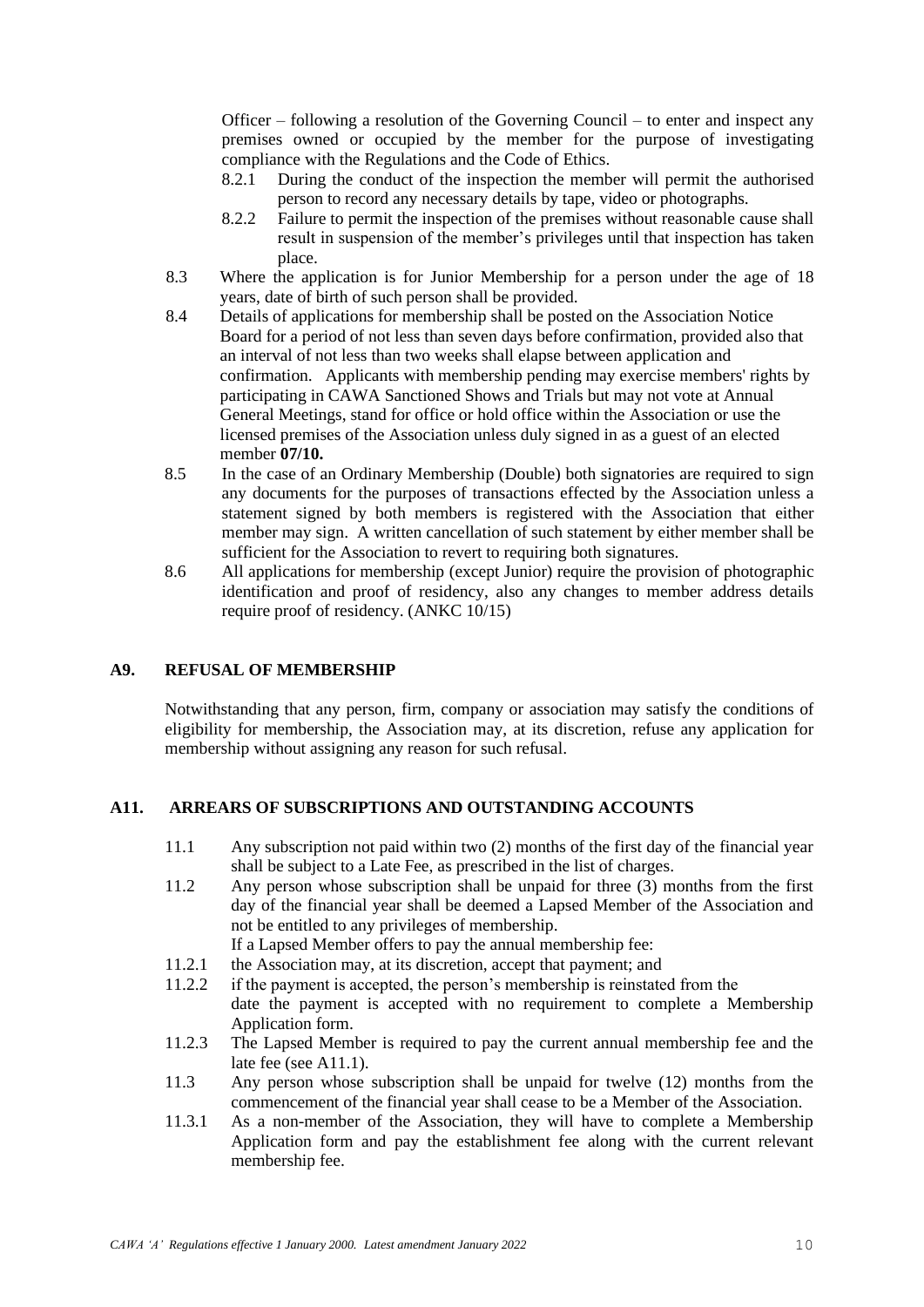11.4 Members who fail to pay outstanding accounts, other than subscriptions, within a period of three (3) months will have their privileges of membership withdrawn until the monies owed have been paid. (07/19) (09/21)

# **A12 RESIGNATIONS**

- 12.1 Any member desiring to resign as a member of the Association shall do so by written notice to the Secretary, but no such resignation shall relieve any member from payment of any moneys due by him to the Association at the date of his resignation.
- 12.2 Where a member is charged with an offence under the CAWA regulations and subsequently resigns prior to the charge being dealt with then, until such time as that person rejoins the Association and the pending charge has been dealt with, no transactions will be permitted in relation to any dog registered in the name of the resigning member or jointly owned by the resigning member and another person. **07/06**

# **AFFILIATION**

# **A13 AVAILABILITY**

Affiliation shall be available to any kindred body approved by Council provided that the Council shall be satisfied that such affiliation is warranted having regard to :-.

- 13.1 The human and pure bred dog population within the area to be serviced by the applicant body.
- 13.2 The existence of any general dog club established within such area, which might better serve the interests of the members of the applicant body.
- 13.3 The present or future viability of an existing affiliate if an application for affiliation is granted.
- 13.4 Any conditions that Council may determine.

#### **A14 CONDITIONS**

The minimum membership required before affiliation will be considered:

- 14.1 For Metropolitan Clubs
	- 15 members for single variety breed clubs
	- 15 members for single breed clubs
	- 40 members for multi breed clubs
	- 75 members for group clubs
	- 150 members for all breeds clubs. **12/05**
- 14.2 For Country Clubs such number as Council may decide.
- 14.3 For Specific Activities Clubs and Associate Affiliates -such number as Council may decide.
- 14.4 Members not resident in W.A. and Associate Members may not be counted for affiliation purposes.
- 14.5 In the case of country clubs the majority of members required for affiliation must be resident within the area appropriate to the club.

#### **A15 LIMITATIONS**

- 15.1 All Breeds dog clubs in the metropolitan area shall be limited to eight (8) in number.
- 15.2 Group clubs shall be limited to one club per group.
- 15.3 Single breeds and or breed variety clubs shall be limited as follows:-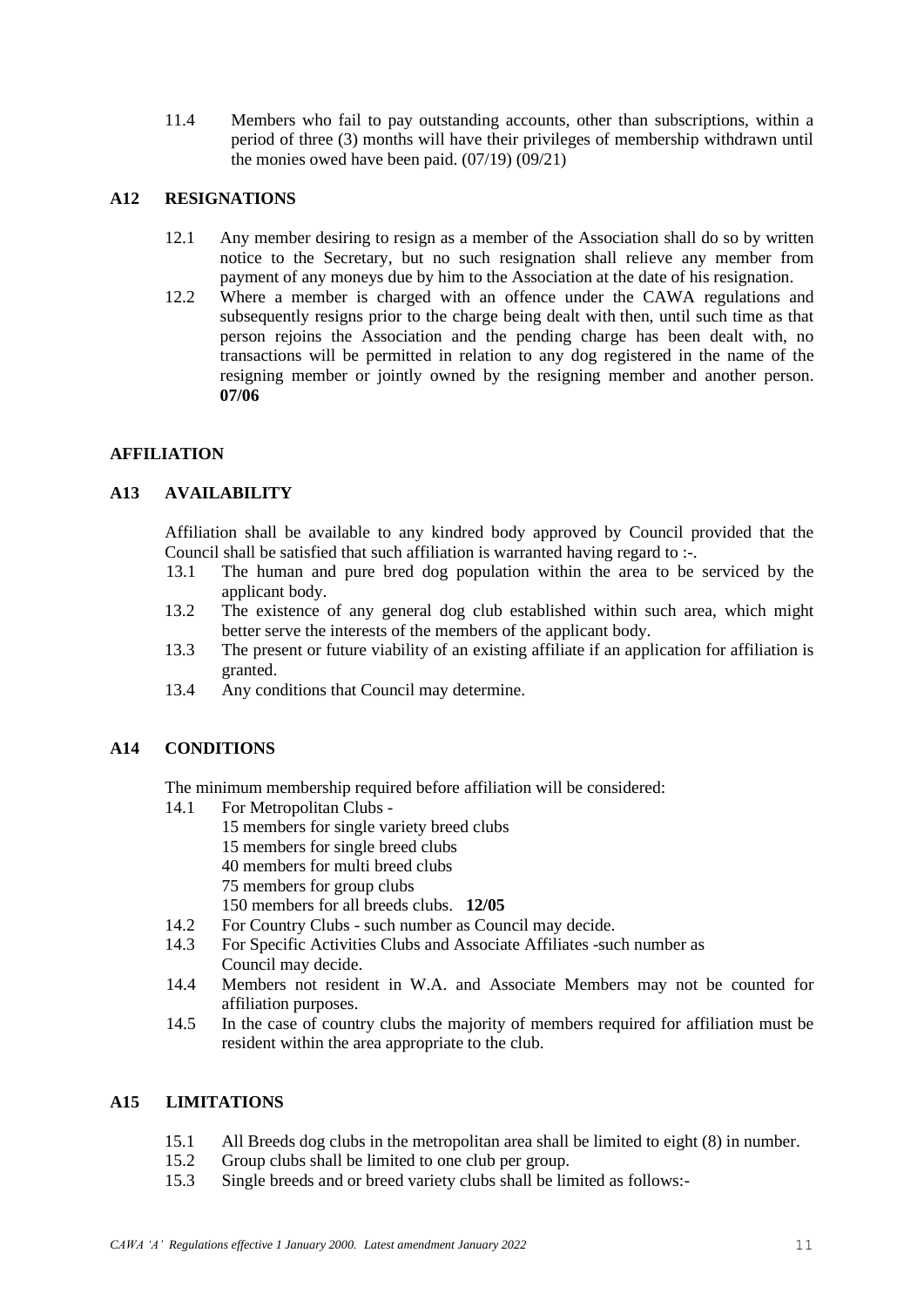- 15.3.1 There may be one club per breed, which shall cater for that breed, and all it's varieties if any.
- 15.3.2 In addition there may be one variety club for each individual variety of a breed.
- 15.4 Multi breed clubs may be granted affiliation for breeds of a like nature or function.
- 15.5 Those breeds that share a basic breed standard, differing only in size, coat or other minor detail, shall be termed varieties of the breed for the purpose of these regulations.

#### **A16 FEES**

The Association may charge such affiliation fee as the Council may from time to time determine. Each year's affiliation fee shall be payable in advance on the first day of July and if any affiliate shall fail to pay an affiliation fee prior to the thirty-first day of July of that year it shall be deemed unfinancial until otherwise determined by Council and shall not be entitled to any of the privileges to which an affiliate is entitled under these Regulations.

#### **A17 RETURNS**

An Affiliate shall within 30 days of its Annual General Meeting in each year, forward to the Chief Executive Officer/Secretary or Registrar of the CAWA (Inc):- **10/02, 008/11..**

- 17.1 A copy, signed by it's President or Secretary of any reports submitted by the affiliate to its members at it's last Annual General Meeting.
- 17.2 A certified copy of the affiliate's Balance Sheet and Financial Statements for the preceding year.
- 17.3 A complete list by the President or Secretary, of the names, addresses and membership numbers of it's current office bearers and committee members and the number of financial members of the club for the reporting year.
- 17.4 Minutes of Annual General Meeting. **09/02**
- 17.5 Any other information or documents, which the Chief Executive Officer/Secretary or Registrar shall have requested the affiliate to furnish. **10/02, 08/11.**

#### **A18 SANCTIONED EVENTS**

- 18.1 An affiliated Club is not bound to conduct a sanctioned event.
- 18.2 The right to hold sanctioned events is not automatic upon receiving affiliation and no club shall be granted a Championship Show or Trial in the first year of its affiliation. *(Note: For further information on allocation of sanctioned events, see Section B Regulations.)*

#### **A19 APPLICATION FOR AFFILIATION**

- 19.1 Prior to application for affiliation, intending affiliates should have formed a club on unofficial lines, appointed office bearers, decided on the aims and objects of the club, its method of operation and its programme of members competitions.
- 19.2 Applicants, before being accepted as affiliates, may be required to prove their ability to fulfil the objects of the club and their experience and ability to organise and conduct Shows or Trials in the form of Members' Competitions to the satisfaction of the Council.
- 19.3 Permission may be sought to hold members' competitions prior to affiliation.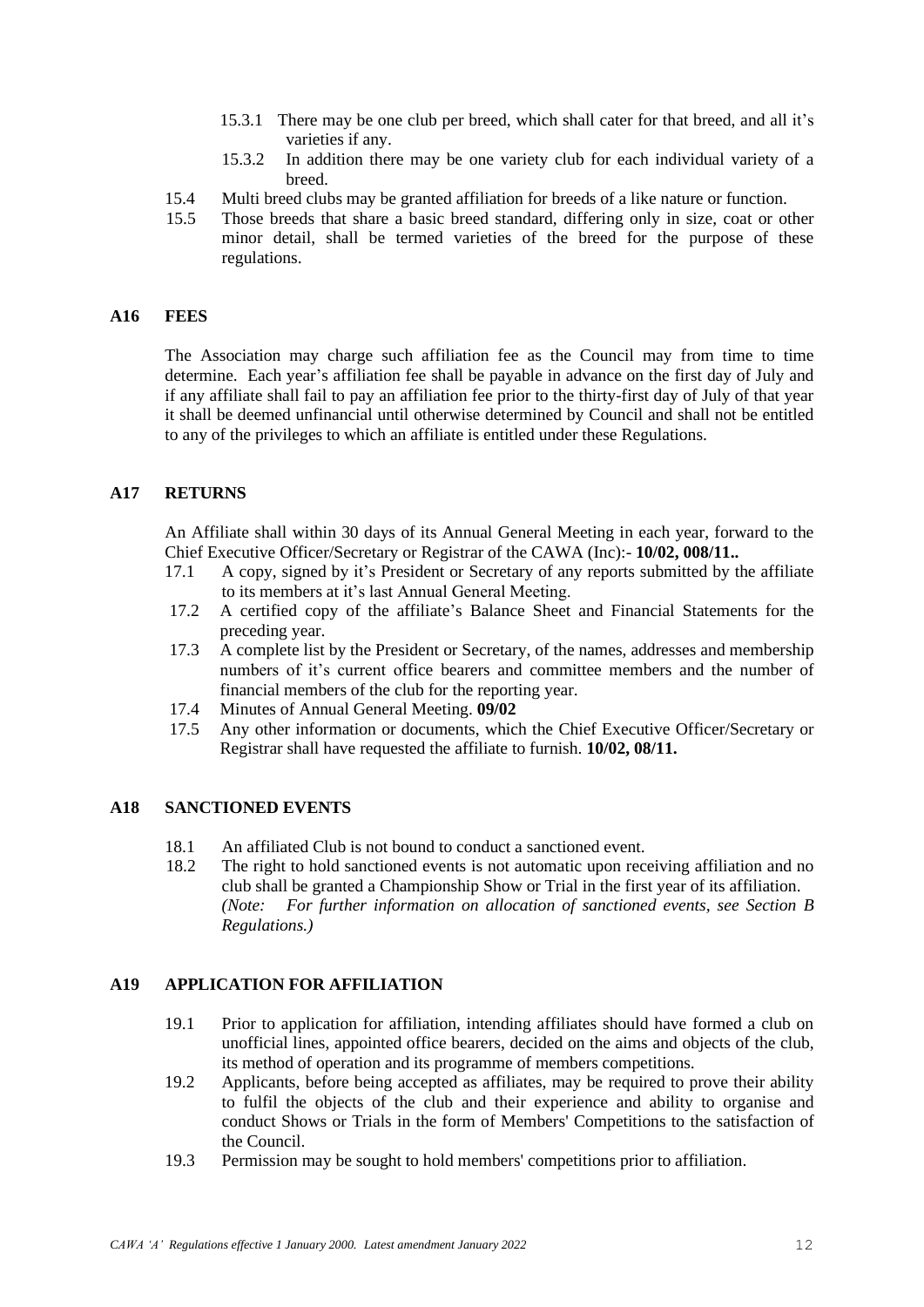- 19.4 Each application to become an affiliate of the Association shall be made in writing, signed by the applicant's Secretary and lodged with the Chief Executive Officer/Secretary or Registrar of the Association, and shall be accompanied by:
	- 19.4.1 The name of the club.
	- 19.4.2 The aims of the club.
	- 19.4.3 The affiliation fee as laid down in the scale of charges.
	- 19.4.4 The formal acceptance of the CAWA Basic Constitution for Affiliated Clubs and submitted as detailed in the Basic Constitution together with the proposed domestic rules.
	- 19.4.5 A complete list of the names and addresses of all financial members of the club and the name and registration number of one registered dog owned or part owned by each member.
	- 19.4.6 A statement of the office bearers positions and number of places on the committee
	- 19.4.7 The names of the office bearers and members of the committee.
	- 19.4.8 A statement of the club's financial affairs.
	- 19.4.9 A list of club activities held during the last twelve months.
	- 19.4.10 Other information as Council may require.
	- 19.4.11 An undertaking, in writing signed by the President and Secretary of the applicant club, that upon its admission as an affiliate, the club will annually thereafter immediately following each Annual General Meeting of the club furnish to the Association a certified copy of the club's Balance Sheet for the preceding year, copy of any report of the club's activities, current financial membership and names and addresses of current elected office bearers and committee members.
- 19.5 An applicant for affiliation shall not be admitted as an affiliate unless an undertaking, in writing, signed by it's President and Secretary that upon admission as an affiliate it will accept unconditionally and in their entirety the CAWA Basic Constitution for Affiliated Clubs as part of it's own constitution, and that no domestic rules of the affiliate shall contravene or over-rule the aforesaid CAWA Basic Constitution for Affiliated Clubs. **04/06**
- 19.6 Application for full affiliation:
	- 19.6.1 A period of probation of one year for clubs from the date of the original application must elapse before affiliation will be considered. Following this period applicants who consider that they are qualified for affiliation, should request, in writing to Council that their application be processed.
	- 19.6.2 The request for full affiliation should be accompanied by the following information covering the period since probationary affiliation was granted the club activities conducted, a statement of the club's financial position and a list of current financial members. **09/05**
- 19.7 Each application for affiliation shall be treated on its merits and the Council may, at its discretion approve or reject such application.

# **A20 TERMINATION OF AFFILIATION**

Any affiliation may be terminated:

- 20.1 Should the membership fall to less than 75% of the membership numbers required for affiliation.
- 20.2 Should an affiliate, in the opinion of the Governing Council, fail to observe or perform it's obligations or undertakings as imposed by the Constitution or the Regulations or fail to comply with a directive of, or has not given effect to, a determination of the Council within the time required by the Council, shall ipso facto cease to be an affiliate.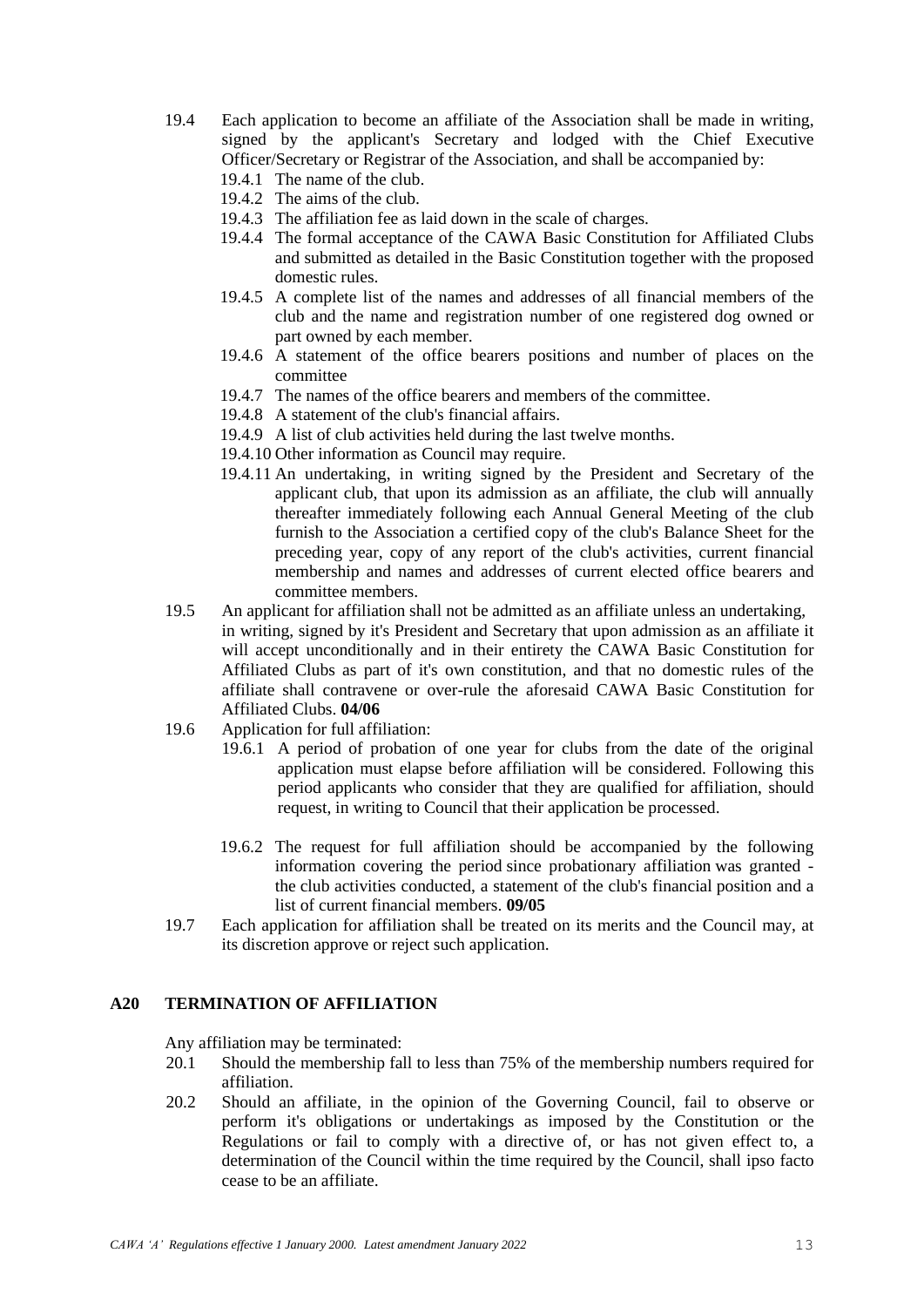- 20.3 Notice of such termination shall be given to the affiliate by the Chief Executive Officer/Secretary or Registrar of the Canine Association of WA (Inc). **08/11.**
- 20.4 An affiliate, which for any reason, ceases to be affiliated may re-apply for affiliation and may be admitted at the discretion of the Governing Council as an affiliate upon such terms and conditions and upon payment of such fees in addition to the entrance fee payable pursuant to Regulation A21.4.3 as the Council from time to time at it's sole discretion either generally or specifically may determine.

#### **A21 CIVIL DISPUTES BETWEEN MEMBERS (05/19)**

- 21.1 Where there are civil proceedings or disputes between Members, the Governing Council may temporarily suspend the rights of those Members or impose restrictions on those Members during the period while those civil proceedings or disputes are continuing as set out in 21.2.
- 21.2 The Governing Council may:
	- 21.2.1 suspend the rights of a Member or any dogs registered in their name (whether as owner or co-owner) to participate in any show or exhibition on the Associations grounds;
	- 21.2.2 withdraw the rights of a Member to enter upon and remain on the grounds of the Association for any purpose.
	- 21.2.3 impose any other suspension or restriction on the rights of the Member that the Governing Council considers appropriate in the circumstances.
- 21.3 The Governing Council may, but is not required to, provide any Member the opportunity to appear before the Governing Council, before imposing a suspension of the rights of or imposing restrictions on the Member, in order to allow the Member to demonstrate to the Governing Council why they should not temporarily suspend the rights of or impose restrictions on the Member while the civil proceedings or disputes are continuing.
- 21.4 The Governing Council may exercise the powers under 21.1 & 21.2 in circumstances where the Governing Council form the opinion it is in the best interests of the Association as a whole to suspend the rights of or impose restrictions on the Members involved pending the conclusion of the civil proceedings or disputes between the Members.
- 21.5 The Governing Council shall not be required to provide reasons for the decision to suspend the rights of or impose restrictions on the Members involved in civil proceedings or the dispute and the Governing Councils decision shall be final.
- 21.6 The Members shall inform the Governing Council once the civil proceedings or dispute have been concluded or resolved and the Governing Council on being satisfied that the civil proceedings or disputes have been concluded or resolved shall reinstate the rights of the Member and remove any restrictions on the Member that were imposed under Regulation 21.
- 21.7 This Regulation 21 shall not operate to prevent any complaint or disciplinary matter from being dealt with or determined by the Association and any penalty being imposed, in accordance with the Constitution and Regulations, during the period of any suspension of the rights of a Member or the imposition of any restrictions on a Member**.**

# **A36 REPORTS**

Chairpersons of Governing Council committees are to annually prepare a report of their committee's activities for presentation at the Governing Council Meeting immediately preceding the Annual General Meeting and may, at the discretion of the President, be required to deliver their report to the General Membership at the Annual General Meeting.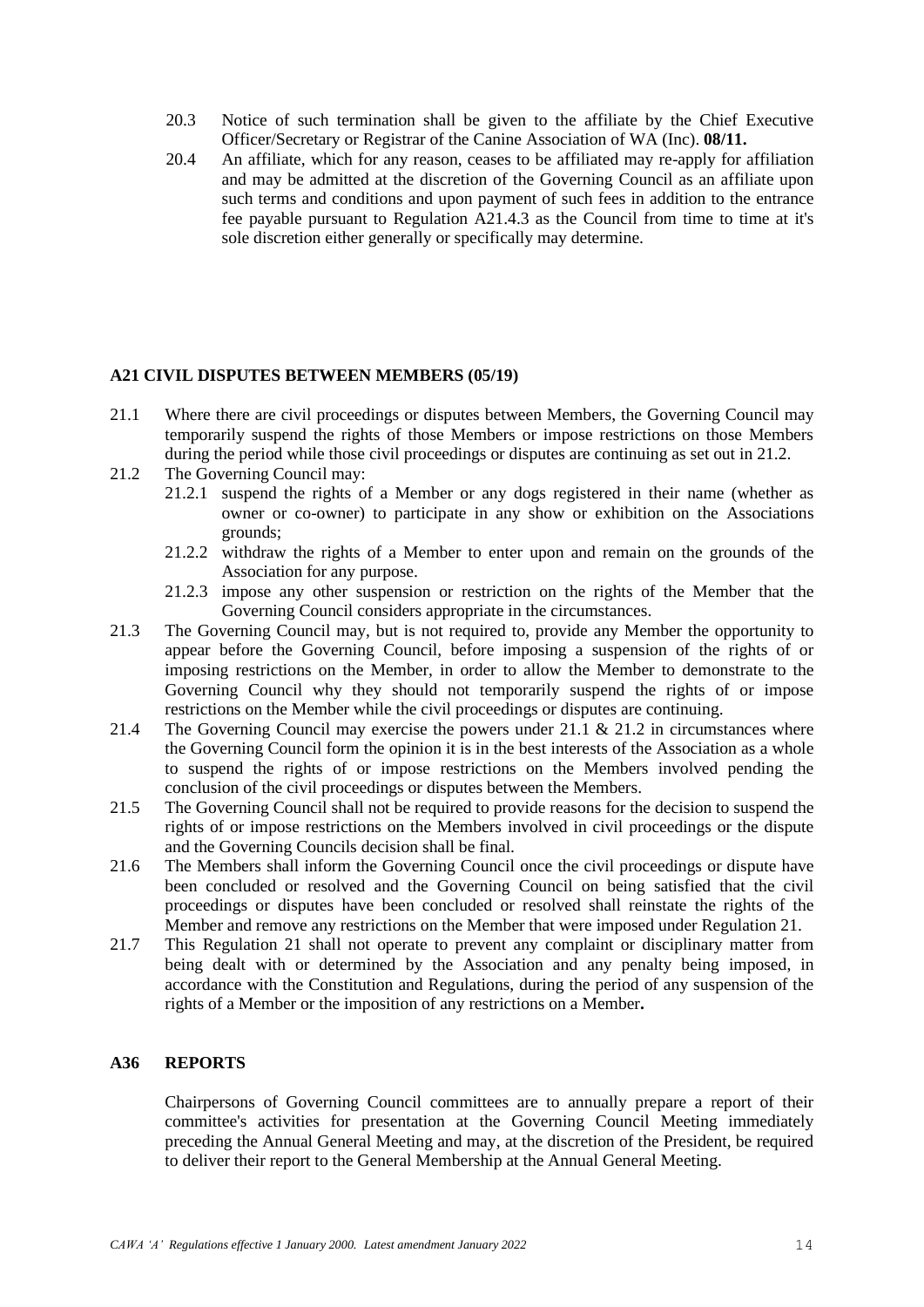# **A37 DECLARATION OF INTEREST**

Where any member of Council, its Committees, Boards or Tribunals has any direct personal involvement in any item of business on the Agenda of the meeting he is attending or due to attend or which arises during the course of the meeting then he shall immediately declare such involvement and disqualify himself from any discussion and/or decision on the matter. Where any member of his household has a similar direct personal involvement in any matter under discussion then he shall immediately declare such involvement and disqualify himself from any discussion and/or decision on the matter.

'Direct personal involvement' means anything in which the member or member of his household is individually and/or personally involved or affected, either financially or by alleged contravention of the Regulations or relationship with any person who is charged with an offence under the Association's Regulations. It does not include those instances in which the member is involved by virtue of his normal activity as an owner, breeder, exhibitor, judge or member of the Association.

# **A38 CONFIDENTIALITY OBLIGATIONS - GOVERNING COUNCIL**

All members of the Governing Council are required to maintain confidentiality pursuant to the terms of the Confidentiality Agreement executed by each member of the Governing Council on their appointment to that office.

If any Councillor breaches the terms of the Confidentiality Agreement then it shall be within the Governing Council's complete discretion to determine the appropriate course of action in response to that breach, including but not limited to calling a Special General Meeting to vote on the disqualification of the Councillor pursuant to Section 15.9 of the Constitution. **(08/20)**

#### **A42 COMPLAINTS – LODGEMENT OF**

- 42.1 Complaints from members of any ANKC Member Body, at either the date of lodgement, or the date of the incident must be accompanied by a lodgement fee of:
- 42.1.1 Complaints lodged ten (10) working days of the date of the incident must be accompanied by a lodgement fee of \$150.00.
- 42.1.2 Complaints lodged after ten (10) working days of the date of the incident must be accompanied by a lodgement fee of \$250.00.
- 42.2 No complaint in relation to an incident at an event/training will be accepted later than twenty (20) working days of the date of the incident.
- 42.3 Complaints which do not relate to an incident at an event/training, such as a breach of the Code of Ethics or other general regulations, may be lodged within six months of the alleged breach. **(10/18)**
- 42.4 Where a complaint be upheld, the lodgement fee will be returned to the complainant. The lodgement fee will be included in addition to any penalty handed down by the Protests & Disputes Tribunal/Appeals Board/Judges Board. **(01/22)**

#### **A43 COMPLAINTS – PROCEDURE FOR DEALING WITH**

#### **43.1 Complaint received by the Dogs West office/administration**

The Dogs West Office receives a written complaint (only written complaints will be dealt with) on the appropriate Dogs West Complaint Form.

a. The Dogs West office acknowledges receipt of the complaint, without specifying if a regulation is allegedly breached: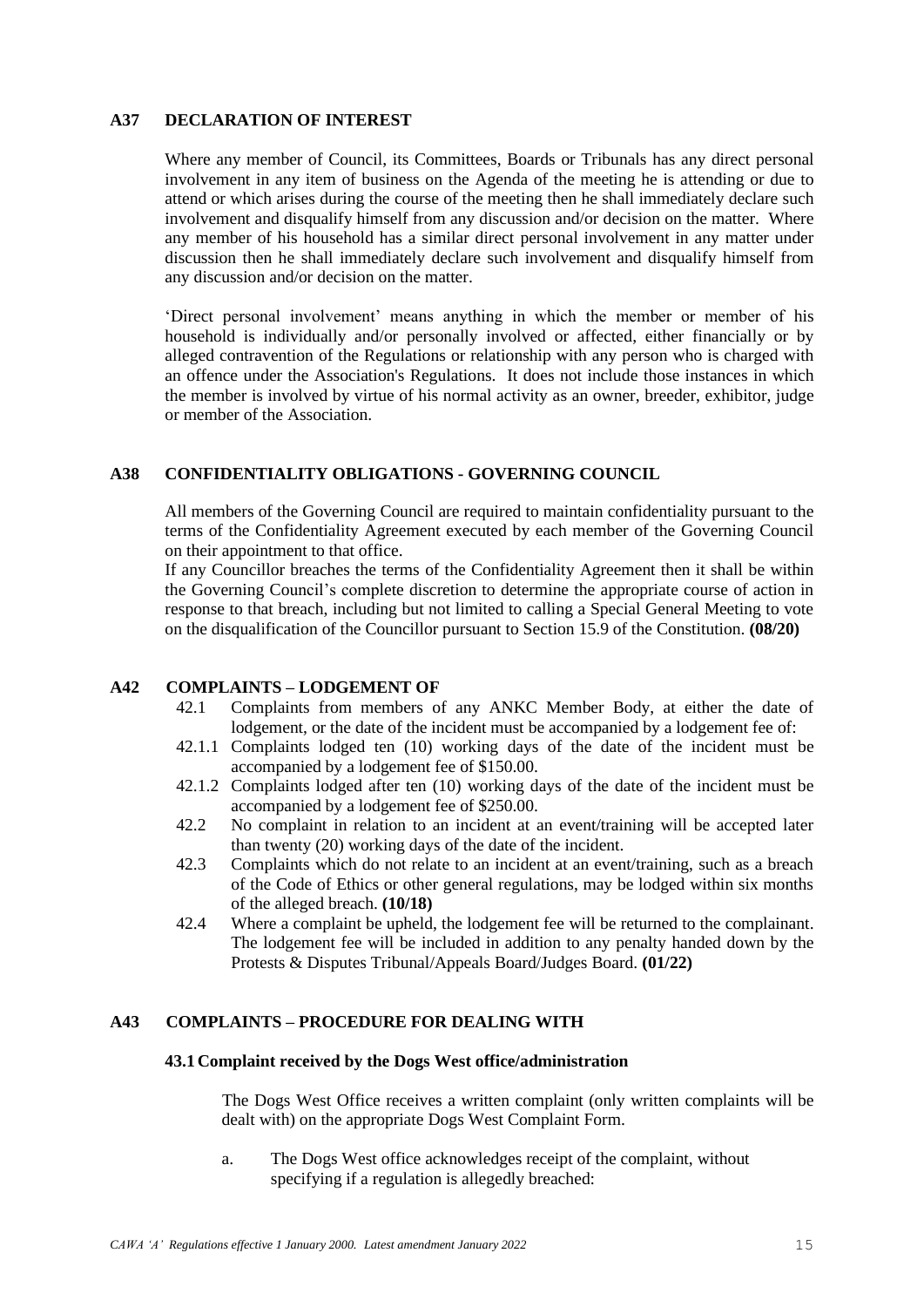- i. Within 15 working days, the Dogs West office is to write to the respondent/s by any or all available means seeking their response to the complaint within 15 working days of the date of the letter.
- b. The complaint and all relevant documentation are then referred to the Investigations Committee for consideration, investigation and determination as to any further action.
	- i. Any further information is to be sought by the Investigations Committee (which may include asking the office to request specific information from parties).
	- ii. If a breach of the regulations is identified, Investigations to identify which regulation/s has been breached.
	- iii. The Investigations Committee are also to identify any relevant witnesses to the matter from the information provided and any other means they deem necessary and if referred to Protests & Disputes Tribunal, Judges Board these witnesses are to be called. Witnesses must have actually witnessed the incident themselves.
- c. The Investigations Committee then advises of their recommendation/s to the Dogs West office, which may include:
	- i. Referring the matter to the Protests & Disputes Tribunal or Judges Board within a reasonable period of time, if so:
		- The matter is to be heard by Protests & Disputes Tribunal or Judges Board.
		- Parties advised of outcome within ten (10) working days by the office in writing.
	- ii. No further action.
		- Parties advised of outcome within 10 working days in writing.

# **43.2 Breach of the regulation/s is identified by the Dogs West office/administration:**

Office staff identify a possible breach of the regulations and/or Code of Ethics.

- a. Where there is a clear breach of the regulations or Code of Ethics:
	- i. The office staff write to the member/s concerned, requesting their comments on the alleged breach to be received within 15 working days of the date of the letter.
	- ii. Once the response is received, the matter be referred directly to the Protests and Disputes Tribunal for hearing.
	- iii. Once heard, the outcome of the Protests and Disputes Tribunal hearing be advised to the member within 10 working days.
- b. Where the breach is not clear, the office staff are to refer the matter directly to the Investigations Committee.
	- i. Any further information is to be sought by the Investigations Committee (which may include asking the office staff to request specific or additional information from parties).
	- ii. Within 15 working days, the Dogs West office staff write to the respondent/s by any or all available means seeking their response to the complaint by a stated date.
	- iii. All relevant documentation is referred to the Investigations Committee for consideration, investigation and determination as to any further action.
	- iv. Investigations Committee to seek further information from respondent/s if required.
	- v. If a breach of the regulations is identified, the Investigations Committee is to identify which regulation/s has been breached.
	- vi. The Investigations Committee are also to identify any relevant witnesses to the matter from the information provided and any other means they deem necessary and if referred to Protests & Disputes Tribunal, Judges Board these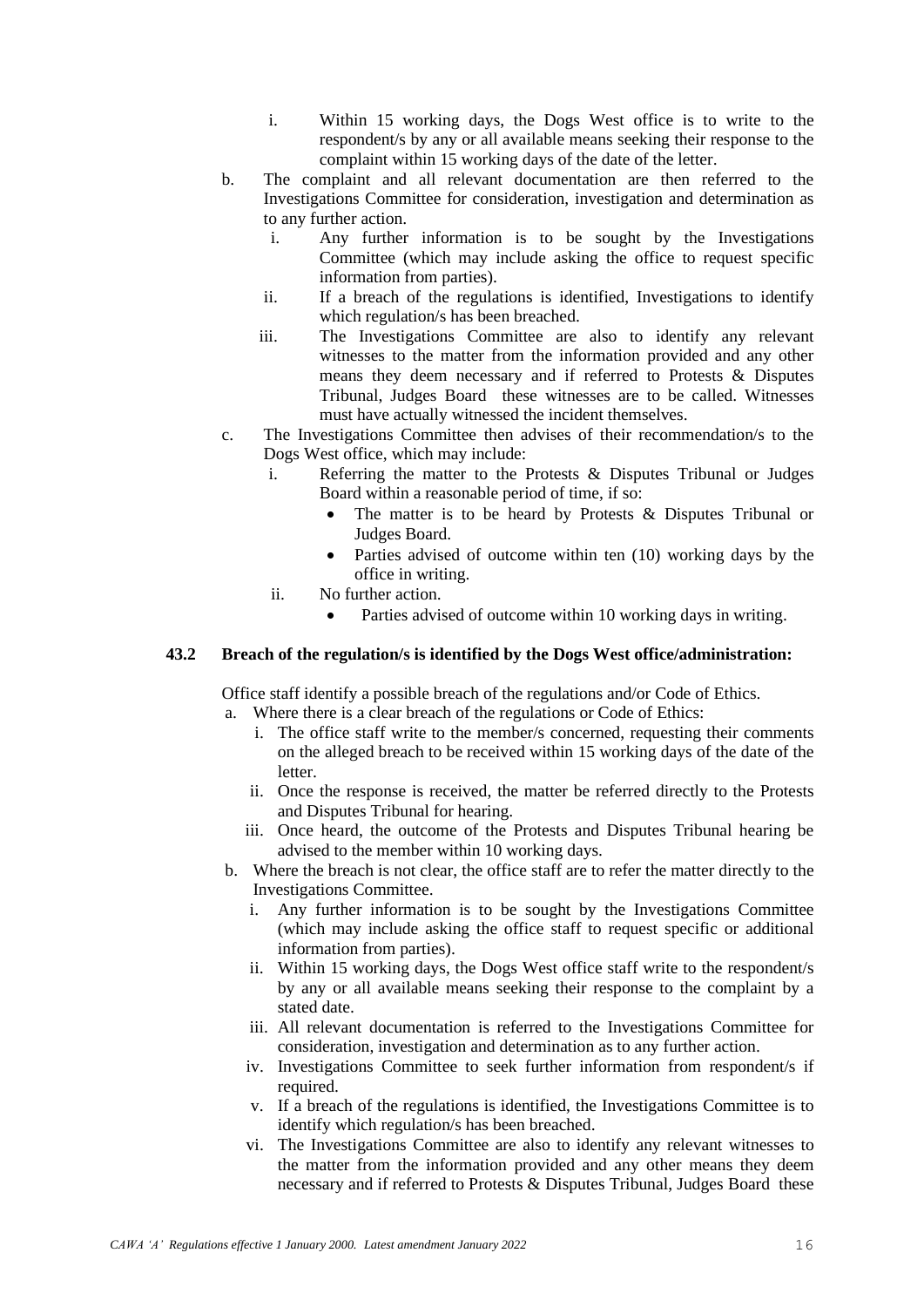witnesses are to be called. Witnesses must have actually witnessed the incident themselves.

- c. The Investigations Committee then advise their recommendation/s to the Dogs West office, which may include:
	- i. Referring the matter to the Protests & Disputes Tribunal or Judges Board within 10 working days, if so:
		- The matter is to be heard by Protests  $\&$  Disputes Tribunal or Judges Board
		- Parties advised of outcome in writing within 10 working days.
	- ii. No further action.
		- Parties advised of outcome in writing within 10 working days.

# **43.3 Event incident (not including aggressive dogs):**

Incident at an event, including training. It shall be the duty of any Judge, Steward, Club or Show Official officiating at any form of Exhibition, Trial, Test or Training session, or any other witness to report in writing to the Chief Steward or other person responsible for the organisation of the event any incident which comes to his/her attention: -

- a. An incident is reported to the Chief Steward or Club official or trainer, accompanied by the designated complaint lodgement fee.
- b. The Chief Steward/club official/trainer collects all statements from those persons who witnessed the incident – no Committee of Enquiry is held.
- c. A copy of the incident report is to be completed and copies given to the parties.
- d. Advises parties that the matter will be referred by the Dogs West office to the Investigations Committee for further action.
- e. No dog/s or membership/s, the subject of a complaint, may be transferred between membership/s or registers from the date a complaint has been lodged, or date of an incident, until all investigations and/or disciplinary action has been completed by Dogs West and the parties advised of the outcome.
- f. All relevant documentation is referred to the Investigations Committee for consideration, investigation and determination as to any further action.
	- i. Further information may be sought by the Investigations Committee (which may include directing the office to request specific information from parties).
	- ii. If a breach of the regulations is identified, Investigations Committee to identify which regulation has been breached.
	- iii. Investigations Committee are also to identify any relevant witnesses to the matter from the information provided and any other means they deem necessary and if referred to Protests & Disputes Tribunal or Judges Board these witnesses are to be called. Witnesses must have actually witnessed the incident themselves.
- g. The Investigations Committee then advise their recommendation/s to the Dogs West office, which may include:
	- i. Referring the matter to the Protests & Disputes Tribunal or Judges Board within 10 working days, if so:
		- 1. The matter is to be heard by Protests & Disputes Tribunal or Judges Board.
		- 2. Parties advised of outcome within 10 working days.
		- iii. No further action. Parties advised of outcome within 10 working days.

# **43.4 Event incident (aggressive dogs):**

Incident at an event, including training: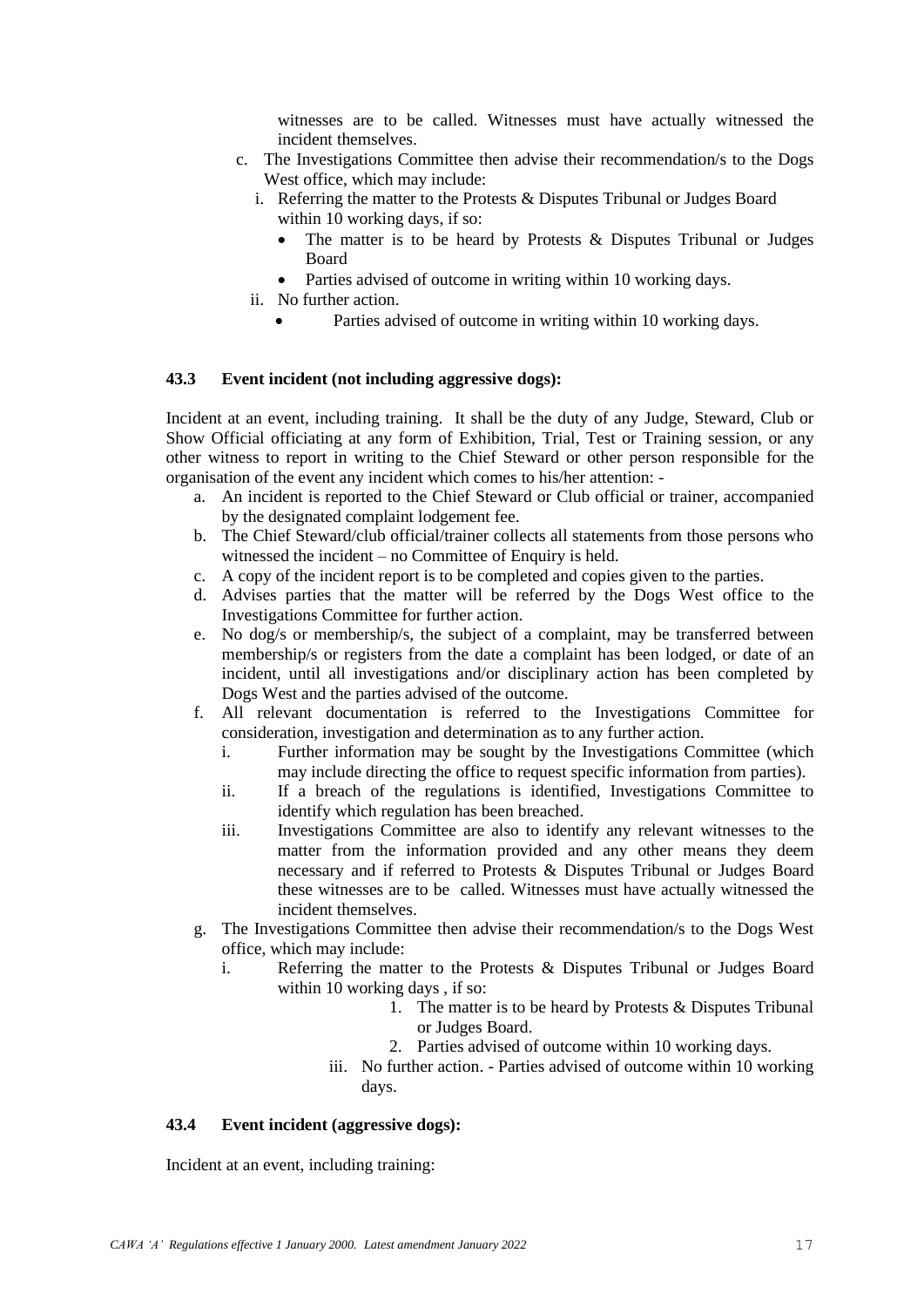Duty to Report. It shall be the duty of any Judge, Steward, Club or Show Official officiating at any form of Exhibition, Trial, Test or Training session, or any other witness to report in writing to the Chief Steward or other person responsible for the organisation of the event

Any incident which comes to his/her attention where any exhibit displays any aggressive or savage disposition towards any person or any unacceptable aggressive or savage disposition towards any other animal to such an extent as to constitute a danger to any person or any other exhibit or the efficient conduct of the show. Such report shall be made within one hour of when the alleged aggressive behaviour took place.

- a. Sanctioned Event Official/Judge Report. Where a Judge reports a dog for such behaviour, then that dog shall be removed from the judging ring and the Judge will record the fact on judging sheet in addition to making a further written report to the Chief Steward after completion of judging.
- b. Any other event. Where a dog is reported for aggression or savage disposition at any other event or training session being conducted by an affiliated club, this regulation shall also apply except that the enquiry shall be conducted by three senior club officials present at the time.
	- i. Chief Steward's Action.

On receipt of such report, the Chief Steward will seek written statements from the Exhibitor/Handler and other witnesses before calling a meeting of an Committee of Enquiry as soon as practicable, but without undue interference with the efficient running of the Show, on the day of the incident. 09/09

- ii. The Chief Steward may order a dog to be crated or otherwise secure pending determination of a Committee of Enquiry into a report of aggressive behaviour by that dog. 9/00
- iii. Attendance at hearing. The owner and/or handler of the exhibit, the complainant and other witnesses shall be invited to attend the meeting.
- iv. In accordance with A63 a minor cannot be questioned by any committee, tribunal, board or investigation committee without their parent or legal guardian in attendance or someone appointed by them being in attendance. The Committee of Enquiry must use its best endeavours to ensure that a parent or legal guardian or someone appointed by them is present while a minor is being questioned. 08/01, 09/01.
- v. Should the Committee consider the complaint to be justified, the exhibitor will be informed that the exhibit is suspended pending a hearing by the Protests & Disputes Tribunal. This decision will be confirmed officially in writing within 10 working days.
- vi. Upon such receipt being received by the Chief Executive Officer the dog is suspended and the owner notified accordingly pending a hearing by the Protests  $\&$ Disputes Tribunal. 10/02.
- c. The Protests and Disputes Tribunal may suspend/debar that dog from competition or training or area in which such activities are taking place, or cancel or strike from its records the registration of that animal. 06/05
- d. The owner of any dog penalised under this rule by the Protests and Disputes Tribunal shall have the right of appeal to the Appeals Board.
- e. Training a suspended dog. An owner whose dog has been suspended may apply to the Association, nominating a club with which he wishes to train his dog. The Association will negotiate with the club to seek its agreement to accept the suspended dog into their training sessions. 06/05
- f. The reinstatement of a suspended dog is subject to the dog successfully passing, by unanimous decision of the assessors, an assessment as approved by the Protests and Disputes Tribunal and ratified by Governing Council – refer 53.3. 06/05
- g. A panel of assessors are appointed by nomination (which includes the submission of CVs or qualifications) to the Executive (President, Vice President and CEO) on an annual basis and ratified by Governing Council. A minimum of three (3) assessors are required for any assessment. 06/05
- h. Should a dog fail the first assessment then the period of suspension will continue until a further period of suspension is imposed by the Protests and Disputes Tribunal. A letter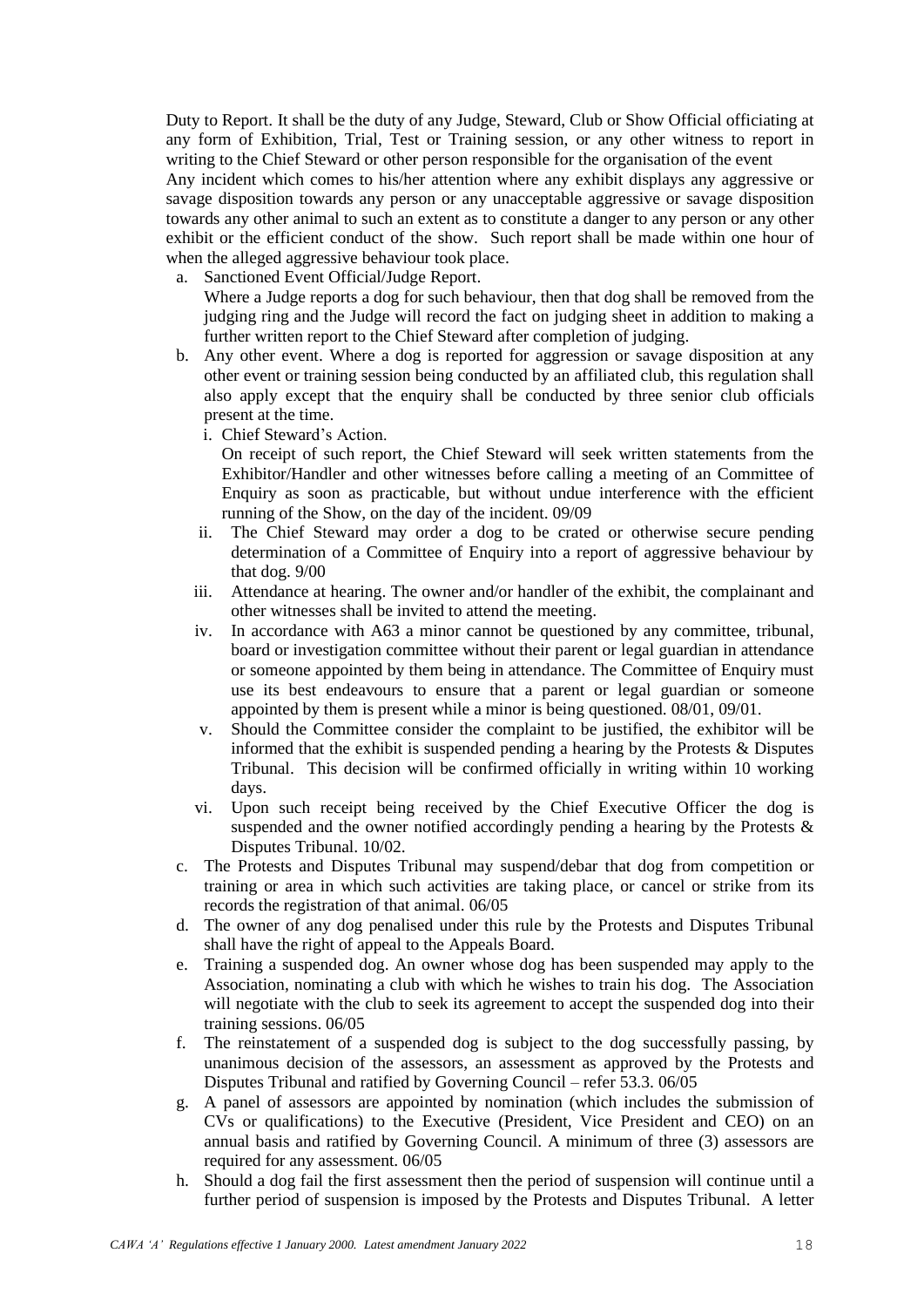outlining the further period of suspension will be forwarded to the registered owner of the dog. 06/05

i. Should a dog fail a subsequent assessment then the Protests & Disputes Tribunal will consider disqualification of that dog. 06/05

# **A44 DISCIPLINARY ACTION - GENERAL**

#### **(10/17)**

Any member of the Association and of any other ANKC Ltd member body may be disqualified, fined or otherwise penalised if such person has –

- 44.1 contravenes or fails to comply with a provision of the regulations shall be guilty of an **Offence**
- 44.2 contravenes or fails to comply with an order made by the Protests and Disputes Tribunal under Regulation A66.3 shall be guilty of an offence
- 44.3 is the owner of a dog found guilty of an act of aggression towards a person or another dog shall be guilty of an offence
- 44.4 been found guilty of any malpractice or of breaching any of the ANKC Pty Ltd and the Association's Rules and Regulations
- 44.5 engaged in any action or conduct that is discreditable or injurious to those involved in the activities of the Association
- 44.6 conducts himself in a manner considered to be injurious or prejudicial to the character or interests of the Association
- 44.7 engaged in any action or conduct that is likely to cause friction or ill-feeling between owners of dogs or between owners and the Association, or between members of the Association
- 44.8 been found guilty or had judgement entered against them in a court of law or tribunal of an offence that may relate to membership of the Association

# **A45 TRANSACTIONS**

- 45.1 Where any member has been charged with an offence, all transactions are to be deferred until the outcome of a hearing is known.
	- 45.1.1 No dog/s or membership/s, the subject of a complaint, may be transferred between membership/s or registers from the date a complaint has been lodged, or date of an incident, until all investigations and/or disciplinary action has been completed by Dogs West and the parties advised of the outcome. **(09/18)**
- 45.2 A suspended member may not apply to transfer or apply to register any dog(s) whilst under suspension.
	- 45.2.1 It is an offence to mate a bitch or allow a dog to be used while a member is under suspension.
	- 45.2.2 Litters from a mating and/or whelping during the time of suspension must be registered after any period of suspension has been lifted.
	- 45.2.3 Any puppies resulting from a mating done while a Member is under suspension shall only be registered on Limited Register flagged 'never to be upgraded'.
	- 45.2.4 Litters from a whelping and/or mating prior to time of suspension must be registered after any period of suspension has been lifted.
	- 45.2.5 Late litter registration fees may apply if the time elapsed is greater than four months from the date of whelping. **(08/18)**

#### **A46 UNRECOGNISED ACTIVITIES**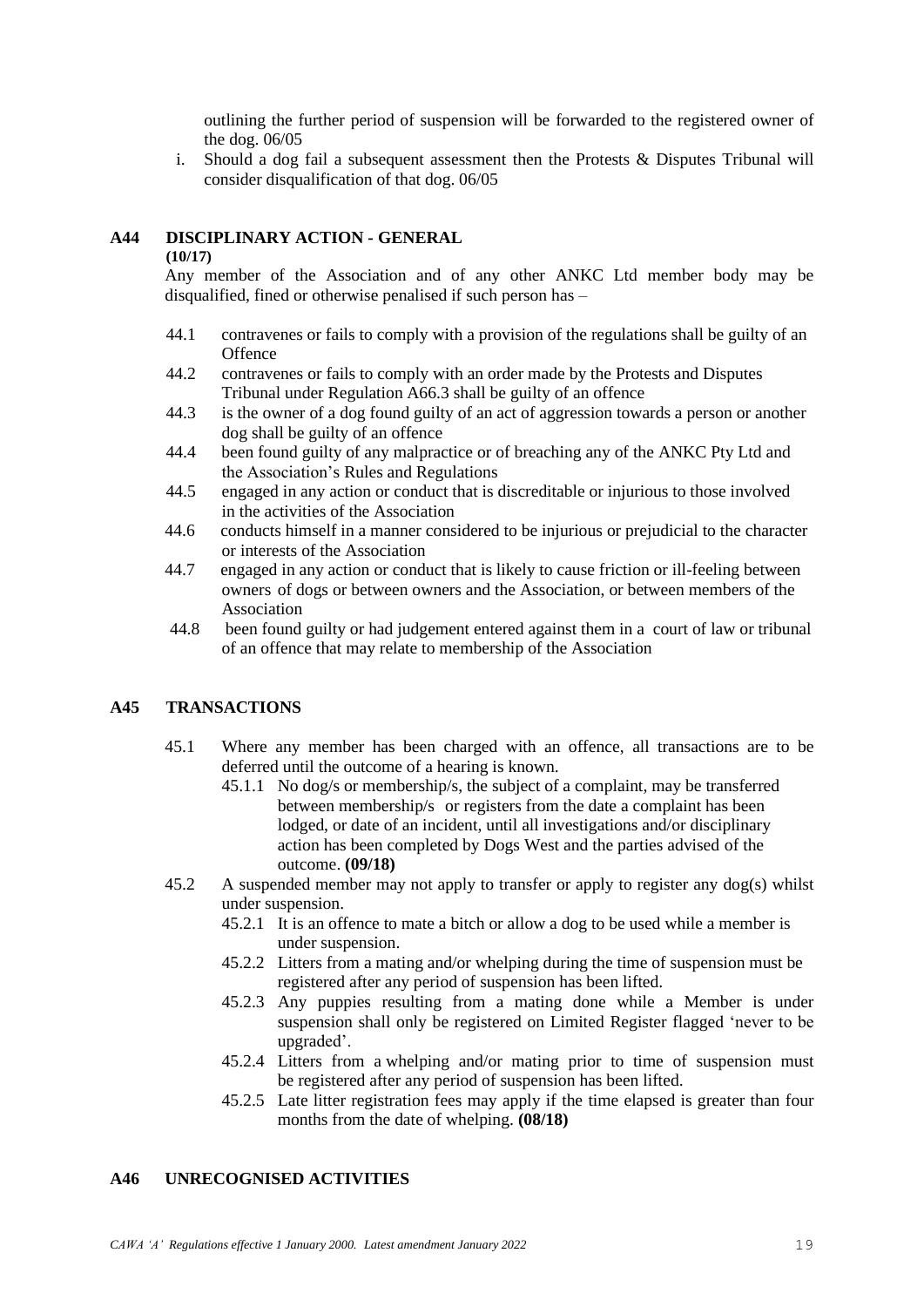- 46.1 Governing Council may at its discretion declare any activity to be unrecognised. When an activity is declared "unrecognised" a notice to that effect will be published in the Canine News and a period of two (2) months grace be allowed from the date of publication before any action may be taken against any member.
- 46.2 Any person promoting, exhibiting, judging, making an entry for or in any way officiating at an exhibition previously declared by the Governing Council of the CAWA to be "unrecognised" shall ipso facto become ineligible to judge, make an entry, compete, win a prize, make an objection, or take any part at a recognised exhibition or be associated with any body affiliated with the CAWA.
- 46.3 Any person being in any way associated with or supporting any club, association, body or group of people previously declared by the Governing Council of the CAWA to be "unrecognised" may, at the discretion of the Governing Council be:-
	- 46.3.1 debarred from judging, competing, making an objection or taking part at any sanctioned or recognised exhibition and/or
	- 46.3.2 debarred from being associated with any body affiliated with the CAWA.
- 46.4 The CAWA Governing Council may cancel the registration of any dogs owned by such person and may disqualify such person from membership of the CAWA. The penalties set out in this rule shall not limit powers of the CAWA Governing Council under any other rules.

# **A47 LIABILITY**

- 47.1 A member or affiliate shall not have any claim against the Association, any member of the Council, Protests and Disputes Tribunal, Judges Board, Appeals Board, Investigations Committee or Committee of Enquiry in respect of any act, matter or thing done in good faith and purporting to be done in accordance with the Constitution and/or the Regulations.
- 47.2 Where costs are incurred by the Association in defending an action in which the member is unsuccessful, or withdraws the action, the costs of that action will be borne by that member.
- 47.3 Any member of the Canine Association who appoints a non-member as a handler shall be held responsible for any misconduct by the handler, as defined in Regulation A44.

# **DISCIPLINARY ACTION - PENALTIES**

# **A48 PENALTIES – GENERAL**

- 48.1 All penalties may only be imposed by the Protests and Disputes Tribunal, the Judges' Board, the Appeals Board or Governing Council after a hearing of the charge. All terminations, disqualifications and suspensions under this regulation shall be notified to all Member Bodies affiliated with the ANKC Ltd with ANKC Ltd Regulation Part 8 Clause 3.4 and 3.4a applicable. **12/14**
- 48.2 The Association shall have power to publish the account of any action taken against any person and/or dog. Additionally, the Association shall have the power to publish the names of and penalties imposed on such persons and/or dogs of persons and/or dogs penalised in accordance with the provisions of these Regulations. The power to publish conferred by this Regulation shall include the power to publish in the official journal of the Association and/or website. **09/19**
- 48.3 A person whose name or whose dog's name has been so circularised shall not have any claim whatsoever against any person or the Association in respect of or arising out of such publication.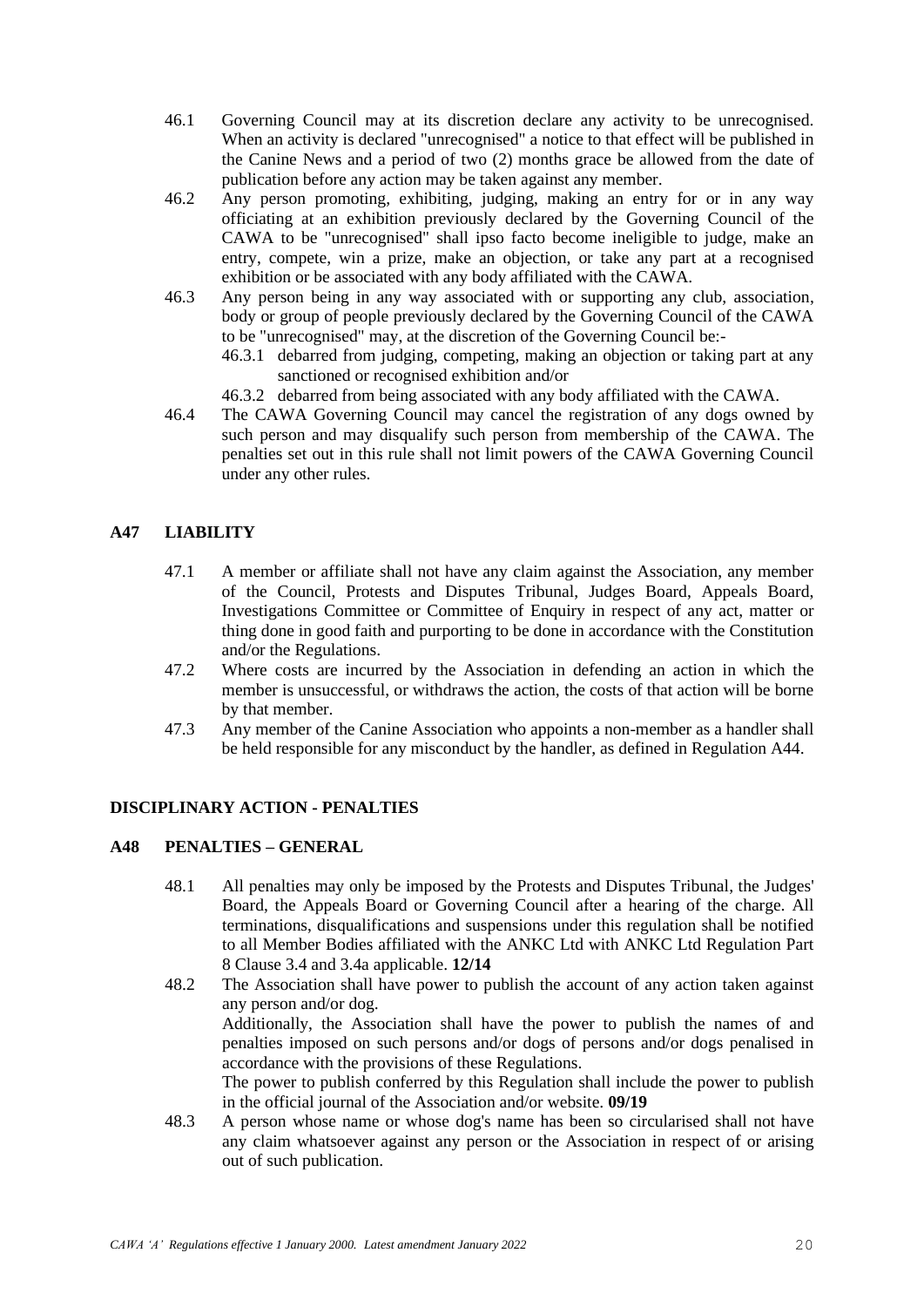#### **A49 DISQUALIFICATION OF MEMBERSHIP**

- 49.1 Disqualification of membership may be imposed for a prescribed period or for life.
- 49.2 The person disqualified shall cease to be a member of the Association.<br>49.3 Disqualification of membership shall have the following effect:
- Disqualification of membership shall have the following effect:
	- 49.3.1 To suspend the registration of any dog at that time registered in his name or of which he is or may become the owner or part-owner or in which he may become interested, whether as a lessee or otherwise.
	- 49.3.2 The person disqualified may not be employed in any capacity whatsoever, in connection with dogs, by any person competing or desirous of competing at any sanctioned show, trial or test.
	- 49.3.3 The person disqualified may not assist in any capacity whatsoever in connection with dogs competing at any sanctioned show, trial or test.
	- 49.3.4 The person disqualified shall not be permitted to attend or take part in any sanctioned show, trial or test whether as a competitor or judge or other official or to prepare or assist in preparing any dog for exhibition or show at any sanctioned show, trial or test or to handle any dog competing thereat.
	- 49.3.5 Should the person disqualified be an approved judge, the conditions as detailed in Regulation A51 shall apply.
	- 49.3.6 At the end of a prescribed period of disqualification, a person may re-apply for membership of the Association and shall be liable for the nomination fee applicable at the time.

# **A50 SUSPENSION OF MEMBERSHIP**

Suspension of membership shall be for a prescribed period and shall have the following effect:

- 50.1 The suspended member shall cease to enjoy the privileges of membership of the Association and are ineligible to effect a transfer of dogs in their ownership or in partnership during the period of suspension and the provisions of Regulation A45 shall also apply.
- 50.2 The suspended member shall not take part in any sanctioned show, trial or test, whether as a competitor or judge or other official or to prepare or assist in preparing any dog at any sanctioned show, trial or test or to handle any dog competing thereat.
- 50.3 The suspended member shall not be permitted to attend any sanctioned show, trial or test.
- 50.4 Should the person suspended be an approved judge, the conditions detailed in Regulation 51 shall also apply.
- 50.5 On expiry of the suspension period the suspended member shall be entitled to all privileges of membership of the Association subject to assuming current financial status and shall be eligible to stand for re-election or to be re-appointed to any office previously held.

#### **A51. DISQUALIFICATION OR SUSPENSION FROM JUDGING**

- 51.1 Disqualification from Judging shall be imposed for life.
- 51.2 Suspension of Judging Licence Suspension of a judging licence may be imposed for a prescribed period and shall have the following effect:
	- 51.2.1 The suspended judge may not adjudicate at any sanctioned show, trial or test during the suspension.
	- 51.2.2 The negotiation and/or acceptance of judging appointments may only be undertaken at the conclusion of the suspension period.
	- 51.2.3 The suspended judge may fulfil any previously accepted judging appointments scheduled to be held within a three month period from the date of suspension subject to the agreement of the contracting clubs.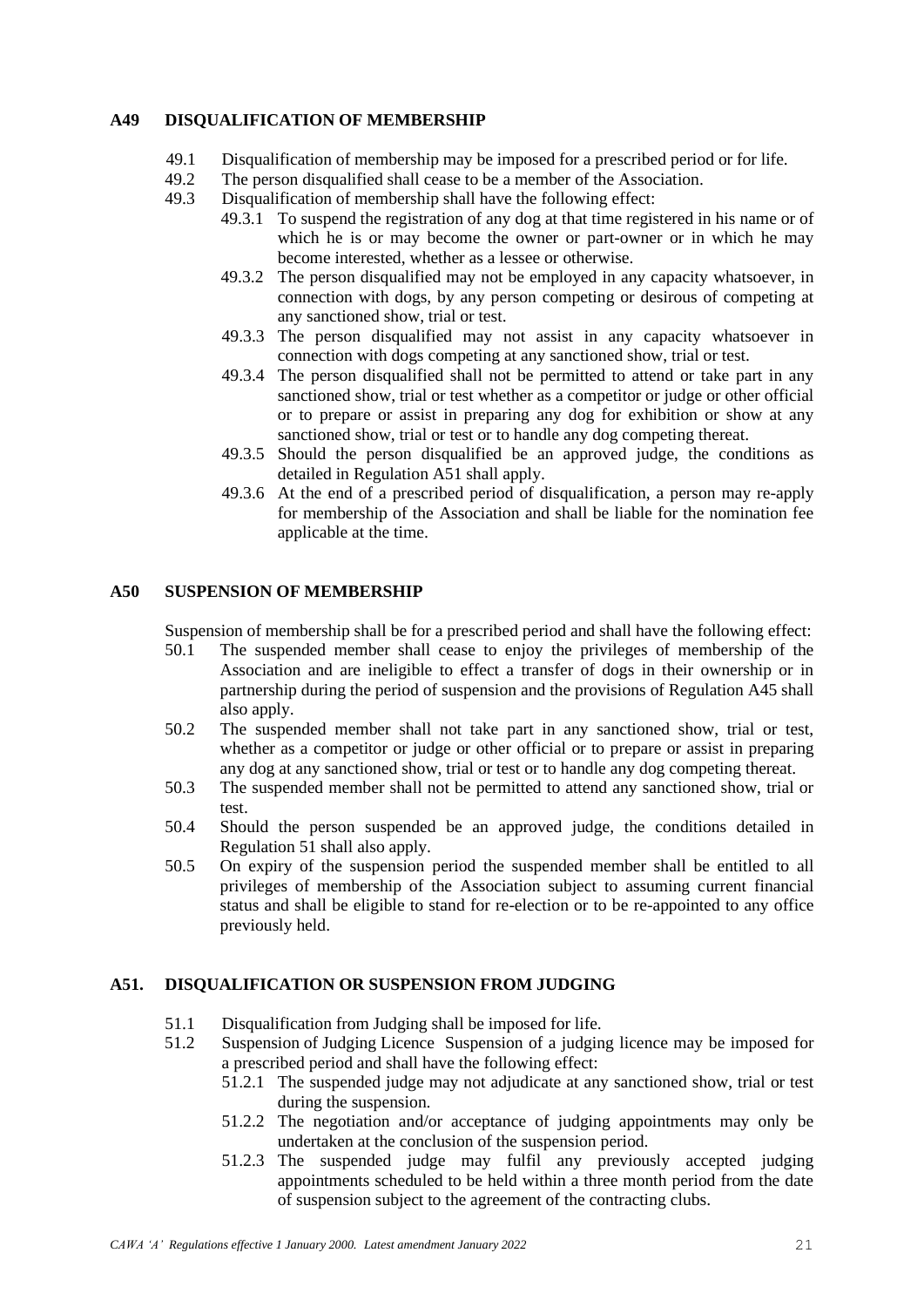51.2.4 The suspended judge may not attend any judges training course, lectures, seminars or field days or undertake any examinations during the period of suspension.

# **A53 SUSPENSION OF A DOG'S REGISTRATION**

The suspension of a dog's registration may be imposed for a limited period and shall have the following effect in this Association and any ANKC affiliated body:

- 53.1 The dog may not be entered in any sanctioned Sanctioned Event or be brought onto the CAWA grounds, until the suspension is lifted, unless Regulation A43.4 (e) is applicable. **12/03, 01/14**
- 53.2 Progeny of the suspended dog sired during the period of suspension may not be registered in the Association's purebred register.
- 53.3 Reinstatement of the suspended dog/s will only be made on the application of the owner at the end of the suspension period.

#### **A58 MINIMUM PENALTIES**

- 58.1 A minimum penalty for a dog found guilty of an act of aggression by a dog towards a person should be a 4 month suspension (with a pass in a temperament test administered by the Association at the end of the suspension period to be considered for reinstatement) plus a \$200 penalty. **(06/13)**
- 58.2 A minimum penalty for a dog found guilty of an act of aggression by a dog towards another dog should be a 2 month suspension (with a pass in a temperament test administered by the Association at the end of the suspension to be considered for reinstatement) plus a \$100 penalty. **(06/13)**
- 58.3 Any breach of the Code of Ethics for Members (excluding Breeding breaches) where found guilty will attract a minimum penalty of a reprimand (which may include a written apology) and a \$50.00 fine. **(06/13)**
- 58.4 Any breach of HM2.2 and HM2.3 A minimum suspension of three months will be applied from the date of the hearing. Subsequent offences will result in a minimum of double the previous penalty.**(03/18)**
- 58.5 Any breach of the Code of Ethics (Breeding) and R Regulations, where found guilty, will attract a minimum penalty of \$500.00 (and the breach recorded against the Registered Breeder/Member not the dog in question), plus for any breach involving puppies an additional minimum penalty of \$100.00 per puppy to be registered and any puppies not registered on the Main Register are to be registered on the Limited Register with the endorsement "Not to be upgraded to the Main Register". **(06/13)**

# **DISCIPLINARY ACTION – HEARINGS**

#### **A60 COMMITTEE OF ENQUIRY**

#### **60.1 At Shows**

- 60.1.1 A Committee of Enquiry of not less than three (3) shall be appointed by the Club Committee before each Sanctioned Show, Trial or Test.
- 60.1.2 The Chief Steward shall be the Chairman of the Committee of Enquiry.
- 60.1.3 Any person officiating as a judge at a fixture shall not be eligible to be a member of the Committee of Enquiry at that event, but may be consulted should the need arise.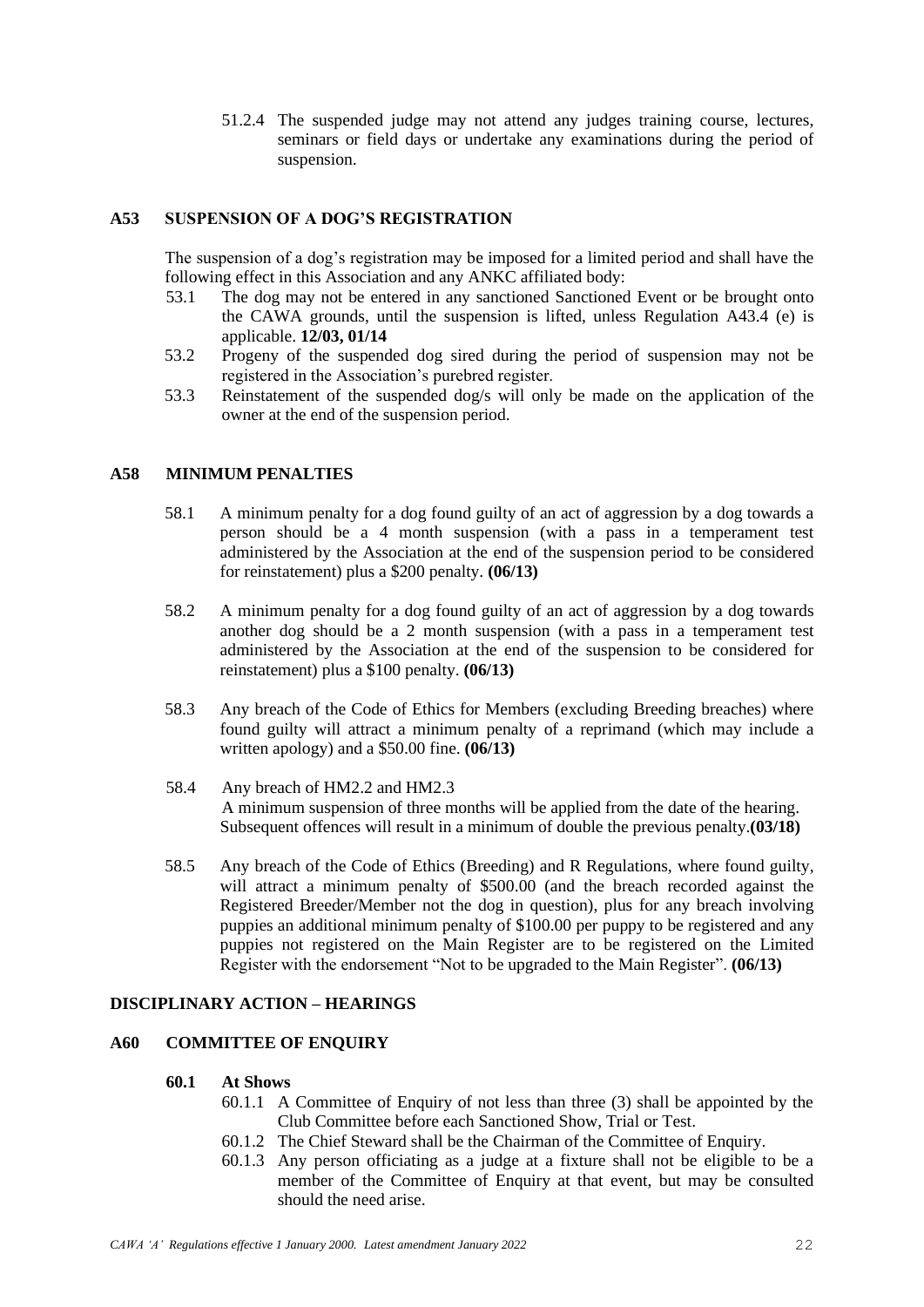# **60.2 At Trials and Tests**

- 60.2.1 The Committee of Enquiry shall consist of the Chief Steward who shall be the Chairman, and two others at least one of whom, wherever possible shall be a licensed Judge.
- 60.2.2 A judge officiating on the day at that Trial or Test is eligible to be a member of the Committee of Enquiry provided that he/she was not directly involved nor was judging the class in which the alleged incident took place.

# **60.3 Attendance at Further Hearings**

- 60.3.1 It is expected that the Chief Steward, or in his/her absence a member, nominated by him/her, of the relevant Committee of Enquiry, will attend any further hearings by the Protest and Disputes Committee, Judges Board, Appeal Board or Governing Council. On receipt of a notice of such meeting the Chief Steward will contact the office to notify them of his ability or inability to attend. **11/01**
- **60.4** Disputes to be referred to the Investigation Committee or Protests and Disputes Tribunal or Judges Board from a Committee of Enquiry should be in the hands of or posted before close of mail to the Association's Chief Executive Officer/Secretary or Registrar by the second working day following the show. 10/02, **06/07, 08/11.**
- **60.5** Where a dispute is not referred to the Investigation Committee, Protests and Disputes Tribunal or Judges Board within the prescribed time Governing Council reserves the right to take further action.**06/07**

# **A62 INVESTIGATION COMMITTEE**

#### **62.1 Appointment.**

- 62.1.1 Governing Council shall annually, pursuant to these Regulations, appoint a Chairman of the Investigation Committee, who may be a sitting Governing Councillor.
- 62.1.2 The Chairman of the Investigation Committee shall be responsible for selecting up to nine  $(9)$  members of the committee – four of whom will be nominated by the Chairperson for each meeting of the Investigations Committee. No member of the Investigations Committee may be a member of the Protests & Disputes Tribunal, Judges Board or the Appeals Board. **(03/15)**
- 62.1.3 Where the Chairman is unable to attend, the Committee shall elect one of its number to chair the investigation.
- 62.1.4 The Investigation Committee shall have the power to co-opt suitably qualified persons to assist in their enquiries.
- 62.1.5 Three (3) shall form a quorum.

#### **62.2 Purpose.**

- 62.2.1 To investigate written complaints, disputes or reports received from CAWA affiliates, members or other persons or organisations including other member bodies of the ANKC alleging misconduct or breaches of CAWA Rules, Regulations, Codes of Ethics or misconduct or breaches of similar rules, regulations or codes of another member body of the ANKC by a CAWA member or member of an ANKC member body where the alleged misconduct or breach occurred in this State, referred to it by any two of the President, Vice President and the Chief Executive Officer/Secretary or Registrar. **08/11**
- 62.2.2 Make recommendations to Governing Council **09/21**

#### **62.3 To decide whether:**

62.3.1 A prima facie case exists to warrant a charge being laid, in which case the charge should be heard by the Protest & Disputes Tribunal or other appropriate body.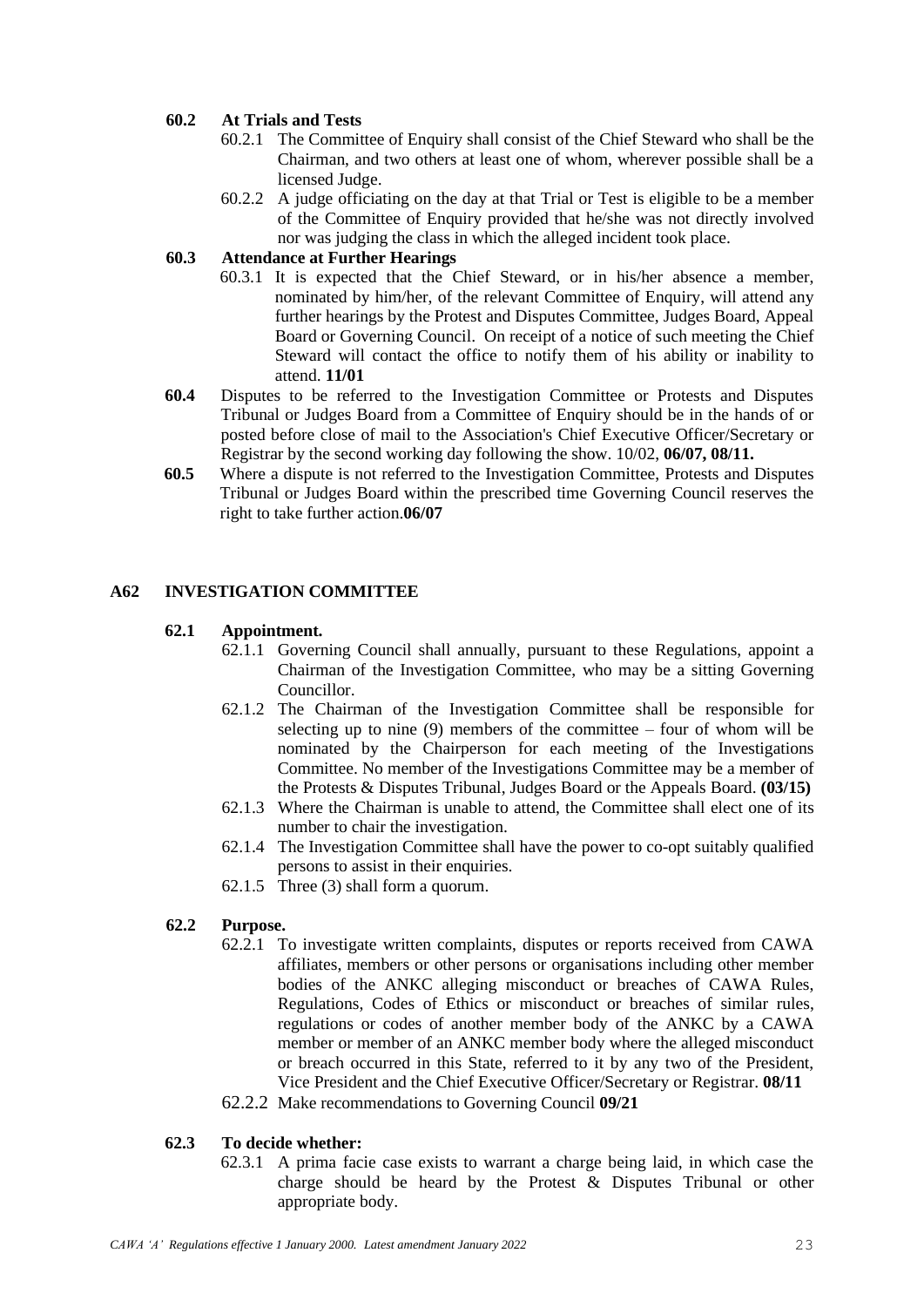- 62.3.2 The matter be settled by mediation
- 62.3.3 The case should be dismissed.
- 62.3.4. Any other action should be taken.
- **62.4** In the event of any vacancy occurring in the Investigations Committee, such vacancy shall be filled by Governing Council at its next meeting.

#### **A63 QUESTIONING OF A MINOR**

A minor cannot be questioned by any committee, tribunal, board or investigation committee without their parent or legal guardian in attendance or someone appointed by them being in attendance, except in the case of extreme urgency. The Committee of Enquiry must use its best endeavours to ensure that a parent or legal guardian or someone appointed by them is present while a minor is being questioned. **08/01, 09/01**

#### **A66 PROTESTS AND DISPUTES TRIBUNAL**

- 66.1 The Protests & Disputes Tribunal is appointed by the Governing Council, annually, and shall comprise a Chairman, and nine (9) members, three of whom will be drawn by ballot for a meeting of the Tribunal or be nominated by the Chairman when a particular expertise is necessary. **11/07**
- 66.2 No member shall be a member of the Appeals Board or a member of the Investigations committee.
- 66.3 Its powers shall be to:
	- 66.3.1 Hear and determine any breaches of the ANKC Ltd rules and regulations, the Association's regulations, all protests, complaints and disputes referred to it by Council; or by a any two of the President, Vice President and the Administrative Officer, or from a Committee of Enquiry.
	- 66.3.2 Hear and determine all other matters which the Governing Council may, from time to time, refer to the Tribunal.
	- 66.3.3 Impose fines, suspensions, disqualifications or other penalties, and have the power to make such other orders as seen fit as the Tribunal shall decide.
	- 66.3.4 Where a charge is proven and/or upheld, the Tribunal may recover the administrative costs incurred by the Association.
	- 66.3.5 Make recommendations to Governing Council **09/21**
- 66.4 In the event of equality of voting, the Chairman shall have a casting vote.
- 66.5 The Chief Executive Officer/Secretary or Registrar of the Association (or such other person as may be approved by the Governing Council) shall be in attendance at hearings to record the minutes, but will retire while the decision of the Tribunal is being deliberated. **08/11.**
- 66.5 In the event of any vacancy occurring in the Tribunal, such vacancy shall be filled by Governing Council at its next meeting.
- 66.6 Where the Chairman is not able to attend a Deputy Chairman, appointed by the Chairman shall attend in his stead. **11/07**

#### **A67 JUDGES BOARD**

- 67.1 Governing Council shall appoint a Judge's Board convenor annually, who shall convene a board of up to five (5) persons, suitably qualified as judges, as and when required.
- 67.2 A Chairperson shall be elected from within the Board for each meeting and/or hearing.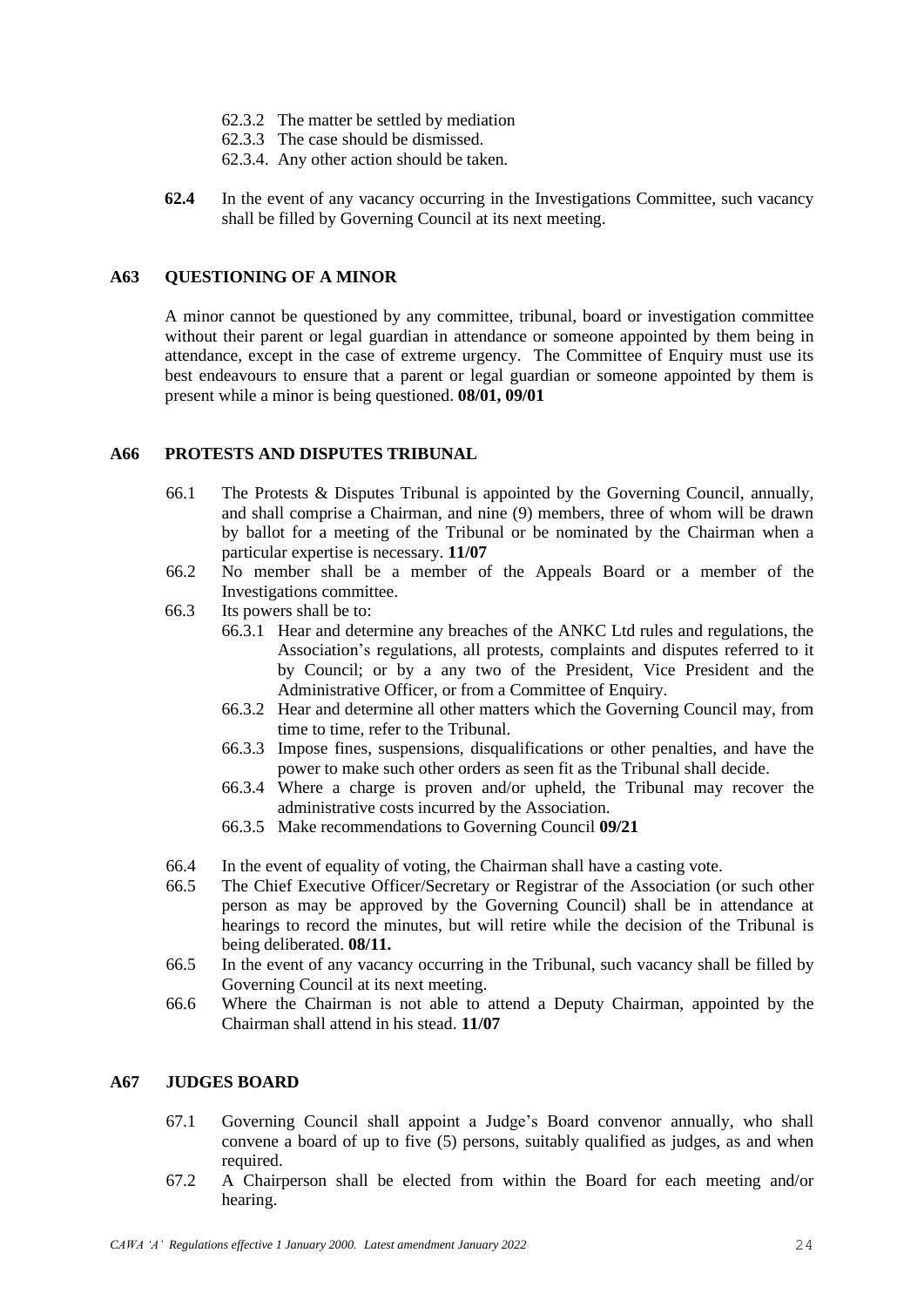- 67.3 The Board may co-opt such other suitably qualified persons to advise the Board as required.
- 67.4 Three members shall constitute a quorum, always providing that at least one present shall be qualified in the discipline under review or enquiry.
- 67.5 Powers of the Judges Board shall be:
	- 67.5.1 To act as an advisory body to Governing Council on all matters pertaining to judges and/or judging.
	- 67.5.2 To make rulings on judging procedures as sought from time to time
	- 67.5.3 To draw up a Judges' Code of Ethics for the approval of Governing Council, to oversee its implementation and to recommend further amendments and or additions as necessary from time to time.
	- 67.5.4 To recommend new Regulations or amendments to Regulations pertaining to judges and/or judging.
	- 67.5.5 To arbitrate, investigate, hear and determine all protests, complaints and disputes concerning judges and/or judging referred to it by Governing Council, or by any two of the President, Vice President and the Chief Executive Officer/Secretary or Registrar or by a Training Committee. **08/11**
	- 67.5.6 Where a charge is being heard against a judge the Chief Executive Officer/Secretary or Registrar of the Association shall lay the charge and record the Minutes of the hearing. **10/02, 08/11.**
	- 67.5.7 Impose such disqualifications, fines and other penalties, as the Board shall decide.
	- 67.5.8 Costs. Where a charge is proven and/or upheld, the Board may direct that the administrative costs incurred by the Association be recovered.**04/19**
	- 67.5.9 Make recommendations to Governing Council **09/21**

#### **A68 APPEALS BOARD**

- 68.1 The Appeals Board comprising a Chairman and three members and two deputies shall be appointed annually by Governing Council.
- 68.2 No Governing Councillor, Deputy Governing Councillor, member of the Protests & Disputes Tribunal or member of the Investigations Committee shall be appointed to the Appeals Board.
- 68.3 The Appeals Board shall consist of three members to hear each individual appeal.
- 68.4 Where the Chairman is not able to attend, the Deputy Chairman shall attend in his stead.
- 68.5 The purpose of the Appeals Board shall be to act as the first Court of Appeal for all questions or disputes of any kind whatsoever.
- 68.6 The Appeals Board has the power to:
	- 68.6.1 Vary or cancel any penalties and/or fines imposed by the Protests & Disputes Tribunal, Judges Board, a Committee of Enquiry or the Chief Executive Officer/Secretary or Registrar (in accordance with Regulation A54). **08/11**
	- 68.6.2 Determine penalties and/or fines where an appeal in accordance with Regulation A75.3 is upheld. **06/03**
	- 68.6.3 Order that the case be reconsidered by the body who originally imposed the penalty and/or fine. **06/03**
	- 68.6.4 Make recommendations to Governing Council.
- 68.7 Where an appeal is dismissed, the Board may direct that the administrative costs incurred by the Association be recovered.

#### **A69 FINAL COURT OF APPEAL**

69.1 Governing Council shall be the final Court of Appeal in accordance with Rule 19.1.5 of the Constitution.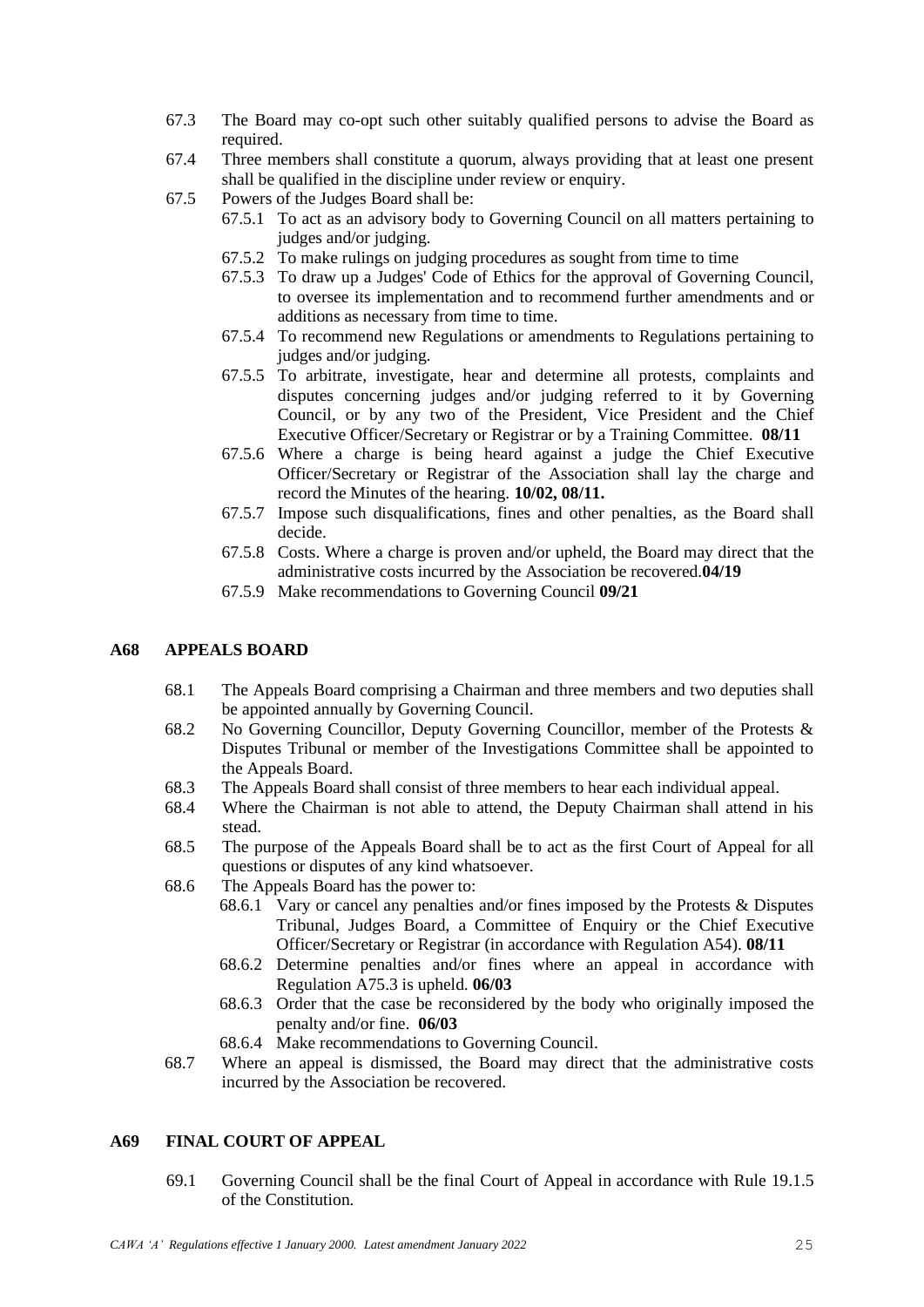- 69.2 The Chairperson who will be the President of the Association unless the circumstances are such that he is unable, or because of a prior interest is not qualified to chair the hearing. In this case a Chairperson will be the Vice President or in his absence a person appointed by the Council from one of its members.
- 69.3 Procedures shall be as described in Regulation A82 below.
- 69.4 The decision of the Governing Council shall be final.

#### **DISCIPLINARY ACTION - PROCEDURES**

# **A71 PROCEDURES COMMON TO PROTESTS & DISPUTES TRIBUNAL & JUDGES BOARD**

- 71.1 Reports that have not been provided by a committee of enquiry under Regulation A 60. from any event to be referred to the Tribunal and/or Judges Board should be in the hands of or posted before the close of mail to the Association's Chief Executive Officer/Secretary or Registrar within three working days of the alleged incident taking place excepting those contained in a report from the Chief Steward or a Training Committee. Where a report is not received within this prescribed time Governing Council shall have the right to decide whether the matter should proceed. 10/02**, 06/07, 08/11.**
- 71.2 Attendance of Complainant/Plaintiff

The Complainant/Plaintiff must be in attendance unless the Tribunal and/or Judges Board decides otherwise and shall give evidence if the Tribunal and/or Judges Board so requires. The Complainant/Plaintiff is a witness to the fact.

- 71.3 Attendance of Defendant. The Defendant must be in attendance unless the Tribunal and/or Judges Board decides otherwise and may be represented, provided that such representative is not, nor ever has been, a legal practitioner. Failure to attend when required will be dealt with as a matter of contempt of Governing Council.
- 71.4 Attendance of Witnesses
	- 71.4.1 Any person, whether a member of the Association or not, may be called as a witness, provided that the person shall be called only in respect of matters coming within his direct knowledge.
	- 71.4.2 Witnesses will be required to wait outside the hearing until called on to give their evidence and thereafter they may be permitted to remain throughout the remainder of the hearing at the discretion of the Tribunal and/or Judges Board
	- 71.4.3 "Expert" witnesses may also be called by any party, or the Tribunal and/or Judges Board itself. A person called, as an expert will be accepted as a witness only upon matters about which that person is deemed to be an expert.
- 71.5 The Tribunal and/or Judges Board may at any time, after giving notice to the parties before it, take whatever action it deems necessary to achieve a fair and just conclusion of any matter before it and to that end without restricting the right of the Tribunal and/or Judges Board it may adjourn any proceeding to a date to be fixed, call witnesses or seek opinion upon any matter as it sees fit.
- 71.6 Before imposing any disqualification, fine or other penalty, the person charged shall be given an opportunity to be heard in answer to the charge by being given seven working days' notice of the meeting of the Tribunal and/or Judges Board at which it will be considered.

Such notice will be sent either:

- In the first instance to the email address as recorded for the member which shall be deemed to have been served the day the email was transmitted or
- If there is no email address recorded for the member, by certified mail addressed to the person concerned at the address recorded for the member, and if known, to their usual or last known place of abode or business or any other address the administrative officer believes is appropriate.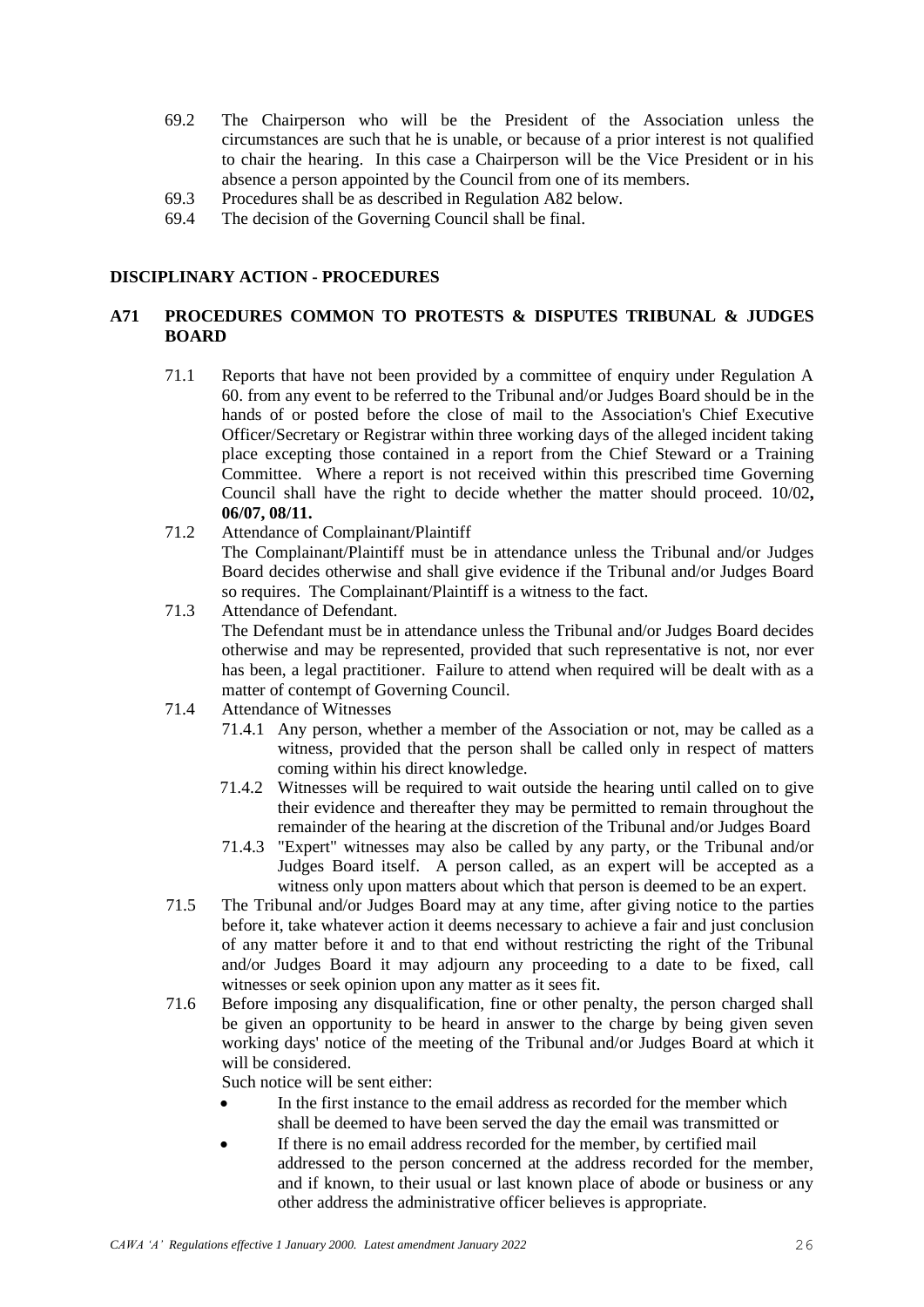Such notices shall be deemed to have been served seventy-two hours after being put in the post.

**(03/20)**

71.7 No Governing Councillor or Deputy Governing Councillor appointed to the Tribunal and/or Judges Board who participates in a hearing which is the subject of an appeal to the Appeals Board and subsequently of appeal to Governing Council shall participate in any debate or have any vote on the appeal.

# **APPEALS**

# **A75 RIGHT TO APPEAL**

- 75.1 Any member, person or affiliate who is dissatisfied with a decision of a Committee of Enquiry finding shall have the right to appeal to the Association against the decision. Any two of the President, Vice President and the Chief Executive Officer/Secretary or Registrar shall decide the course of action to be taken taking into regard the subject matter of the appeal. **10/01, 10/02, 12/02, 08/11..**
- 75.2 Any member, person or affiliate charged with an offence by the CAWA and subsequently penalised and who is dissatisfied with the decision and/or penalty of the Protests and Disputes Tribunal or of the Judges Board shall have the right to appeal to the Appeals Board against the decision.
- 75.3 Should the CAWA be dissatisfied with the decision and/or penalty of the Protests and Disputes Tribunal and/or the Judges Board it shall also have the right to appeal to the Appeals Board against the decision and/or penalty.

# **A76 NOTICE OF INTENT TO APPEAL**

- 76.1 Must be received by the Administrative Officer of the Association within seven days of the delivery of the decision notification against which an appeal is to be made. The notification of any finding against a member(s) shall be accompanied by the Regulations covering the lodgement and hearing of Appeals. **(03/20)**
- 76.2 Notice of intent to appeal must be accompanied by a fee to be determined by Governing Council annually, such money to be returned to the appellant if the appeal is upheld. **09/02**

#### **A77 DATE AND TIME OF APPEAL**

A date and time for an appeal shall be set insofar as is possible by mutual agreement between the Association and the appellant but shall be at least four weeks after the Notice of Intent to Appeal has been received. In the event of mutual agreement on the date of appeal not being reached, the Association shall determine the date and time for the appeal to be heard.

#### **A78 GROUNDS FOR AN APPEAL**

- 78.1 Must be submitted by the appellant to the Association fourteen days prior to the date set for the appeal to be heard.
- 78.2 Must be precise and must stipulate in detail each of the grounds on which it is based.
- 78.3 Appeals which do not meet the requirements of Regulation A78.1 and/or Regulation 78.2 will be rejected.
- 78.4 Should sufficient new evidence be raised in the grounds of an appeal and adequate reasons given why it was not raised at the original hearing the President and Chief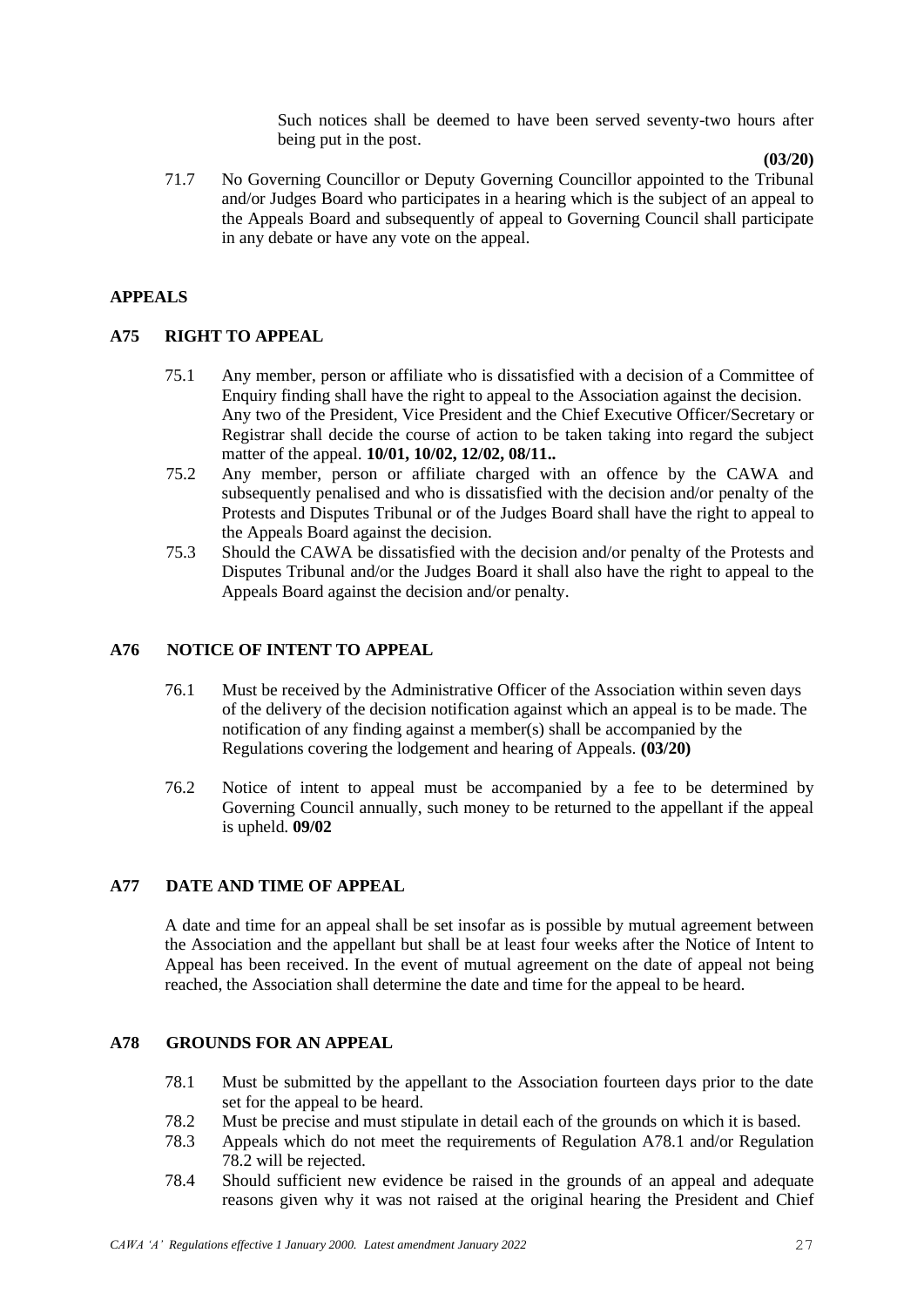Executive Officer/Secretary or Registrar may if they see fit, order a new hearing by the Protests and Disputes Tribunal. **10/02, 08/11..**

- 78.5 No new evidence may be permitted in an appeal.
- 78.6 New witnesses shall not be introduced.
- 78.7 The Appellant shall be restricted to a claim against one or more outcomes of the original hearing.

#### **APPEALS – CONDUCT OF**

#### **A81 Those To Be Present At An Appeal To The Appeals Board are as follows:**

- 81.1 The Chairperson and two members of the Appeals Board
- 81.2 The Chairperson of the Protests and Disputes Tribunal and/or other official representative of the body against whose decision the appeal is being made
- 81.3 The Appellant and his or her representative, who shall not be a person who is, nor ever has been, a legal practitioner. Should an appellant not attend the hearing on the notified date, the Appeals Board retains the right to proceed with the hearing and to make a determination based on the papers and evidence before it. **(07/19)**
- 81.4 The Chief Executive Officer/Secretary or Registrar who shall record the minutes of the meeting **(08/11)**

#### **A82 Those To Be Present At An Appeal To Governing Council are as follows:**

- 82.1 The Chairperson who will be the President of the Association unless the circumstances are such that he is unable, or because of a prior interest, is not qualified to chair the hearing. In this case, the Chairperson will be the Vice President or in his absence, a person appointed by the Council from one of its members.
- 82.2 The Chairperson of the Appeals Board or his representative.<br>82.3 The Appellant and his or her representative, who shall not be
- The Appellant and his or her representative, who shall not be a person who is, nor ever has been, a legal practitioner. Should an appellant not attend the hearing on the notified date, Governing Council retains the right to proceed with the hearing and to make a determination based on the papers and evidence before it. **(07/19)**
- 82.4 Sufficient Governing Councillors to obtain a quorum.
- 82.5 The Chief Executive Officer/Secretary or Registrar who shall record the minutes of the meeting. **(08/11)**

#### **A83 APPEAL PROCEDURES**

- 83.1 The Chairperson will explain the procedures to be followed during the Appeal, as described in Rule A83 and stress to those present that the procedures will not be deviated from.
- 83.2 The Chairperson will invite the Appellant to present the grounds of his or her appeal as contained in the written appeal and to state why he or she considers that the nominated grounds exist.
- 83.3 At the conclusion of this evidence the official representative of the body against whose decision the appeal is being made will be invited to precisely describe the events, which led to the findings against which the appeal is being made.
- 83.4 The Appellant and the members of the body hearing the Appeal will be afforded the opportunity to question the evidence given in A83.3.
- 83.5 Following the questioning as per A83.4, the Appellant may be questioned by the representative of the body against whose decision the appeal has been made or by any member of the appeal body.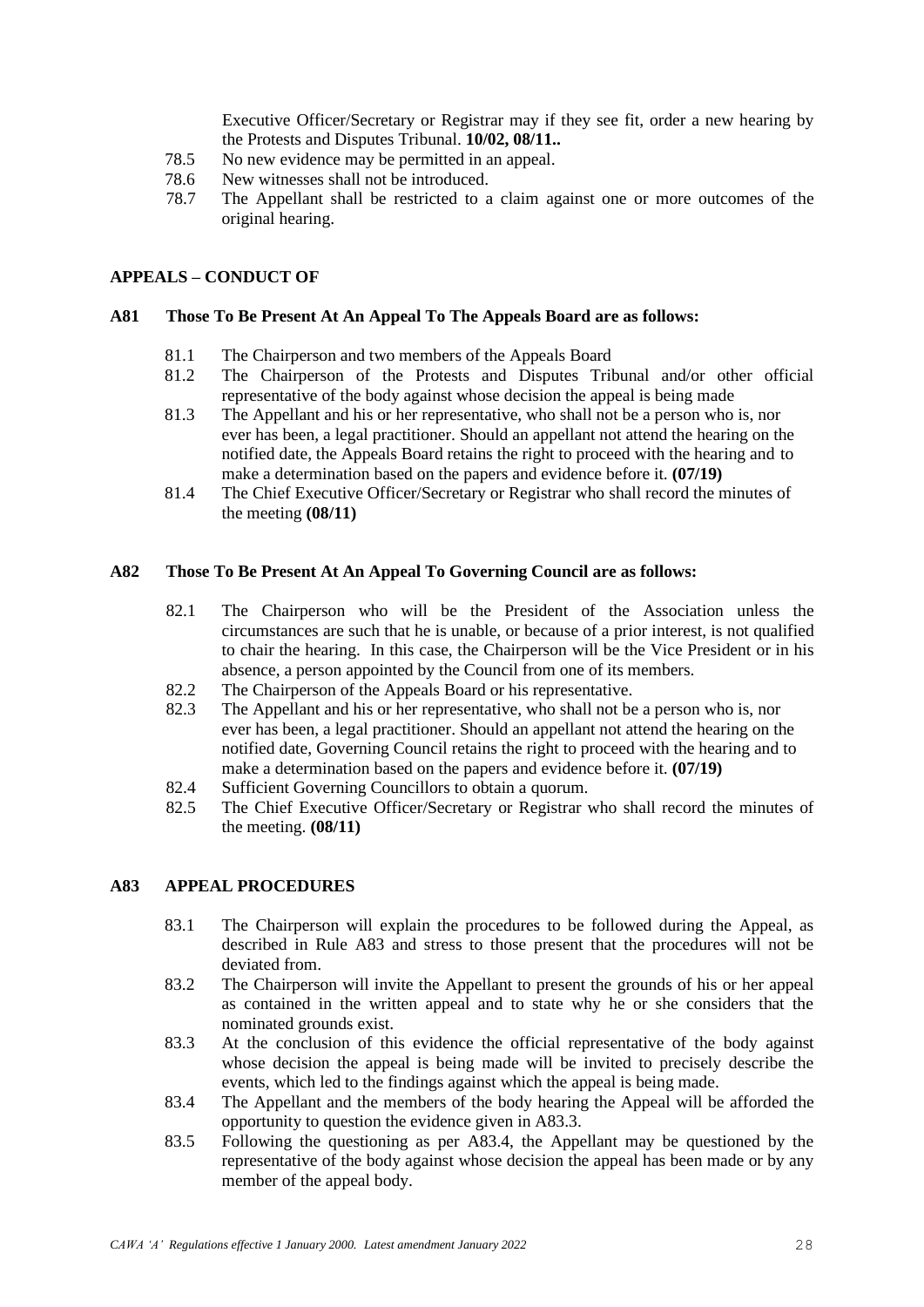- 83.6 At the conclusion of questions to the Appellant, the representative of the body against whose decision the appeal has been made will be requested to summarise his or her evidence and following which the Appellant will also be asked to summarise his or her appeal.
- 83.7 Following the above, the Chairperson shall request all except members of the appeal body and the Chief Executive Officer/Secretary or Registrar to retire whilst the appeals body considers the appeal. If during consideration of the evidence any question arises which may be clarified by recalling any of the above, the Chairperson will do so. All those who retired should be invited to return to hear the further discussion. Should this occur those persons recalled will again be asked to retire whilst deliberation continues. **10/02, 008/11.**
- 83.8 Once the Board determines that those retired are no longer required, they will be advised they may leave.

#### **ASSOCIATION'S GROUNDS**

#### **A84 DOGS ON THE ASSOCIATION GROUNDS**

- 84.1 Dogs must be under effective control at all times.
- 84.2 The only time a dog may be allowed off lead on the grounds is whilst it is engaged in trials or tests or training for same or where no sanctioned events, or club activities are in progress. The member/owner/handler will ensure that there is no interference to other dogs, and will be wholly responsible for any damage to property, or injury to persons or animals when the dog is off lead.
- 84.3 Affiliates or individuals inviting non-members onto the grounds are responsible for seeing that the rule is complied with.
- 84.4 Members/owners/handlers who are found to transgress this rule may be disciplined by Council or may be banned from future attendance on the grounds.
- 84.5 Dogs below the age of three (3) months are not permitted on the Association's grounds.
- 84.6 Dogs entering the Association's grounds must meet the Association's requirements relating to vaccination and exposure to contagious and infectious diseases.
- 84.7 For the purposes of this regulation refer A5.7 for definition of Association's grounds.
- 84.8 Any Local or State Government conditions and or restrictions imposed on a dog shall also apply while the dog is on association grounds. **(07/21)**

#### **A85 PHOTOGRAPHS**

The taking of photographs and films of dogs, whilst being exhibited at Sanctioned Events, including Training and Seminars, is permitted.

Photographs and films which include children are not to be uploaded onto social media without the permission of the parent or legal guardian. **(07/15)**

#### **A86 DESIGNATED SMOKING AREAS**

There will be no smoking, including the use of e-cigarettes, on the Association grounds with the exception of the designated smoking areas. For the purpose of this regulation refer A5.7 for definition of Association's grounds. **(05/19)**

#### **A87 EDUCATION**

87.1 Plagiarism, Self-Plagiarism And Collusion

A member shall not initiate or engage in plagiarism or collusion.